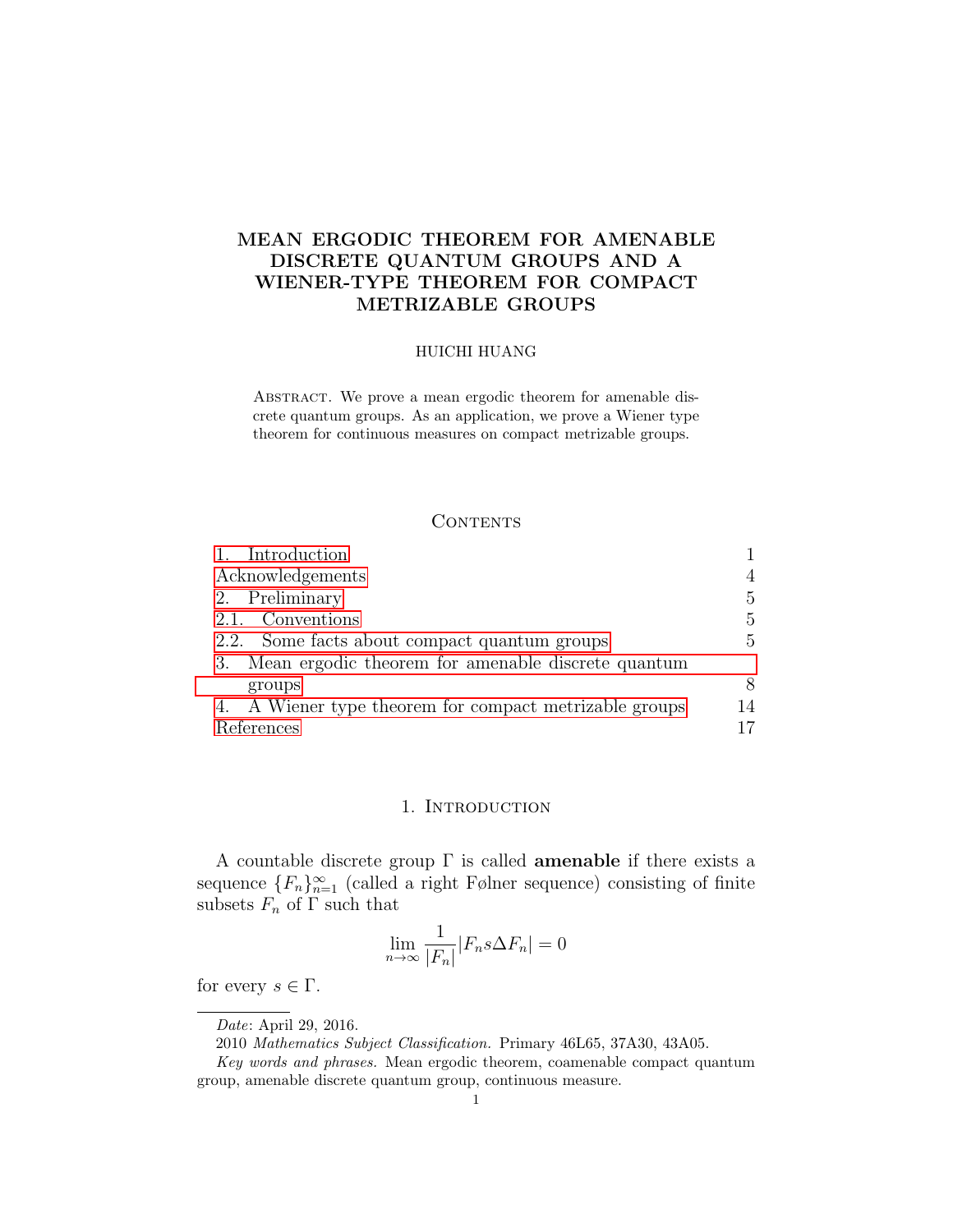Let  $(X, \mathcal{B}, \mu, \Gamma)$  be a dynamical system consisting of a countable discrete amenable group  $\Gamma$  with a measure-preserving action on a probability space  $(X, \mathcal{B}, \mu)$ .

Recall that von Neumann's mean ergodic theorem for amenable group actions on measure spaces says the following.

Theorem 1.1. [Measure space version of von Neumann's mean ergodic theorem] [\[7,](#page-16-0) 3.33]

Let  ${F_n}_{n=1}^{\infty}$  be a right Følner sequence of  $\Gamma$ . Then for every  $f \in$  $L^2(X, \mu)$ , the sequence  $\frac{1}{|F_n|} \sum_{s \in F_n} s \cdot f$  converges to Pf with respect to  $L^2$  norm, where P is the orthogonal projection from  $L^2(X,\mu)$  onto the space  $\{g \in L^2(X,\mu)|s \cdot g = g \text{ for all } s \in \Gamma\}.$ 

R. Duvenhage proves a generalization of von Neumann's mean ergodic theorem for coactions of amenable quantum groups on von Neumann algebras (noncommutative measure spaces) [\[6,](#page-16-1) Theorem 3.1.]. Later a more general version is proved by V. Runge and A. Viselter [\[13,](#page-17-0) Theorem 2.2].

There is also a version of von Neumann's mean ergodic theorem for amenable group actions on Hilbert spaces, which says the following.

Theorem 1.2. [Hilbert space version of von Neumann's mean ergodic theorem]

Let  ${F_n}_{n=1}^{\infty}$  be a right Følner sequence of a countable discrete amenable group  $\Gamma$  and  $\pi : \Gamma \to B(H)$  be a unitary representation of  $\Gamma$  on a Hilbert space  $H$ . Then

$$
\lim_{n \to \infty} \frac{1}{|F_n|} \sum_{s \in F_n} \pi(s) = P
$$

under strong operator topology on  $B(H)$ , where P is the orthogonal projection from H onto  $H_{\Gamma} = \{x \in H | \pi(s)x = x \text{ for all } s \in \Gamma\}.$ 

The group  $C^*$ -algebra  $C^*(\Gamma)$  equals  $C(G)$  for a coamenable compact quantum group G with the dual group  $\widehat{G} = \Gamma$ . The counit  $\varepsilon$  of G is given by  $\varepsilon(\delta_s) = 1$  for all  $s \in \Gamma$ . Hence  $H_{\Gamma} = \{x \in H | \pi(a)x =$  $\varepsilon(a)x$  for all  $a \in C^*(\Gamma)$ . With these in mind, the Hilbert space version of von Neumann's mean ergodic theorem could be reformulated in the framework of compact quantum groups as follows.

Suppose  $G$  is a coamenable compact quantum group such that the dual  $\hat{G}$  is a countable discrete amenable group  $\Gamma$ . Let  $\{F_n\}_{n=1}^{\infty}$  be a right Følner sequence of  $\Gamma$  and  $\pi$  :  $C(G) = C^*(\Gamma) \rightarrow B(H)$  be a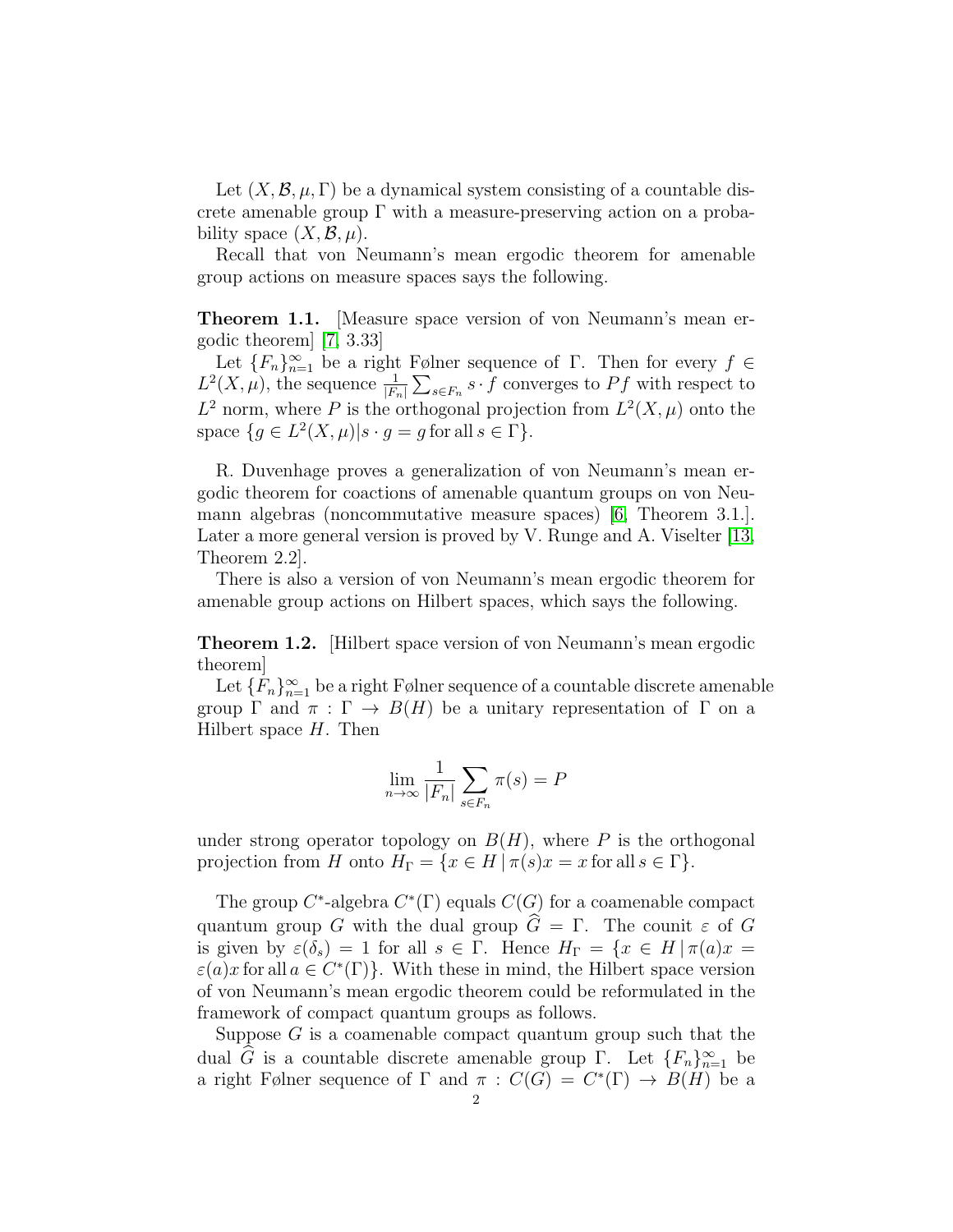representation of  $C^*(\Gamma)$  on a Hilbert space H. Then

$$
\lim_{n \to \infty} \frac{1}{|F_n|} \sum_{s \in F_n} \pi(s) = P
$$

under strong operator topology on  $B(H)$ , where P is the orthogonal projection from H onto  $H_{\Gamma} = \{x \in H | \pi(a)x = \varepsilon(a)x \text{ for all } a \in$  $C^*(\Gamma)$ .

D. Kyed proves that a compact quantum group  $G$  is coamenable iff there exists a right Følner sequence  $\{F_n\}_{n=1}^{\infty}$  of finite subsets in its dual  $\widehat{G}$ , that is to say, G is a coamenable compact quantum group iff  $\widehat{G}$  is an amenable discrete quantum group [\[9,](#page-16-2) Definition 4.9.]. <sup>[1](#page-2-0)</sup> So it is natural to ask for a generalization of the Hilbert space version of von Neumann's mean ergodic theorem to all amenable discrete quantum groups. This is the main result of the paper.

Theorem [3.1.](#page-8-1) [Mean ergodic theorem for amenable discrete quantum groups]

Let G be a coamenable compact quantum group with counit  $\varepsilon$  and  ${F_n}_{n=1}^{\infty}$  be a right Følner sequence of  $\widehat{G}$ . For a representation  $\pi : A =$  $C(G) \rightarrow B(H)$ , we have

(1.1) 
$$
\lim_{n \to \infty} \frac{1}{|F_n|_w} \sum_{\alpha \in F_n} d_{\alpha} \pi(\chi(\alpha)) = P
$$

under strong operator topology, where  $P$  is the orthogonal projection from H onto  $H_{\text{inv}} = \{x \in H | \pi(a)x = \varepsilon(a)x \text{ for all } a \in A\}.$ 

Here  $|F_n|_w$  stands for the weighted cardinality of  $F_n$ . Definitions of  $|F_n|_w$ ,  $d_\alpha$  and  $\chi(\alpha)$  are in section 2.

The left hand side of Equation (1.1) involves both representation of a coamenable compact quantum group G and that of its discrete quantum group dual  $\hat{G}$ , so it illustrates some interactions between them.

The rest part of the paper aims at an application of Theorem [3.1.](#page-8-1) Namely, we prove a Wiener type theorem for finite Borel measures on compact metrizable groups.

A finite Borel measure  $\mu$  on a compact metrizable space X is called continuous, or non-atomic if  $\mu\{x\} = 0$  for every  $x \in X$ .

The following theorem of N. Wiener expresses finite Borel measures on the unit circle via their Fourier coefficients [\[16\]](#page-17-1).

<span id="page-2-0"></span><sup>&</sup>lt;sup>1</sup>Existence of Følner sequence for Kac type compact quantum groups is shown by Z. Ruan in [\[11\]](#page-16-3). Also cf. [\[15\]](#page-17-2).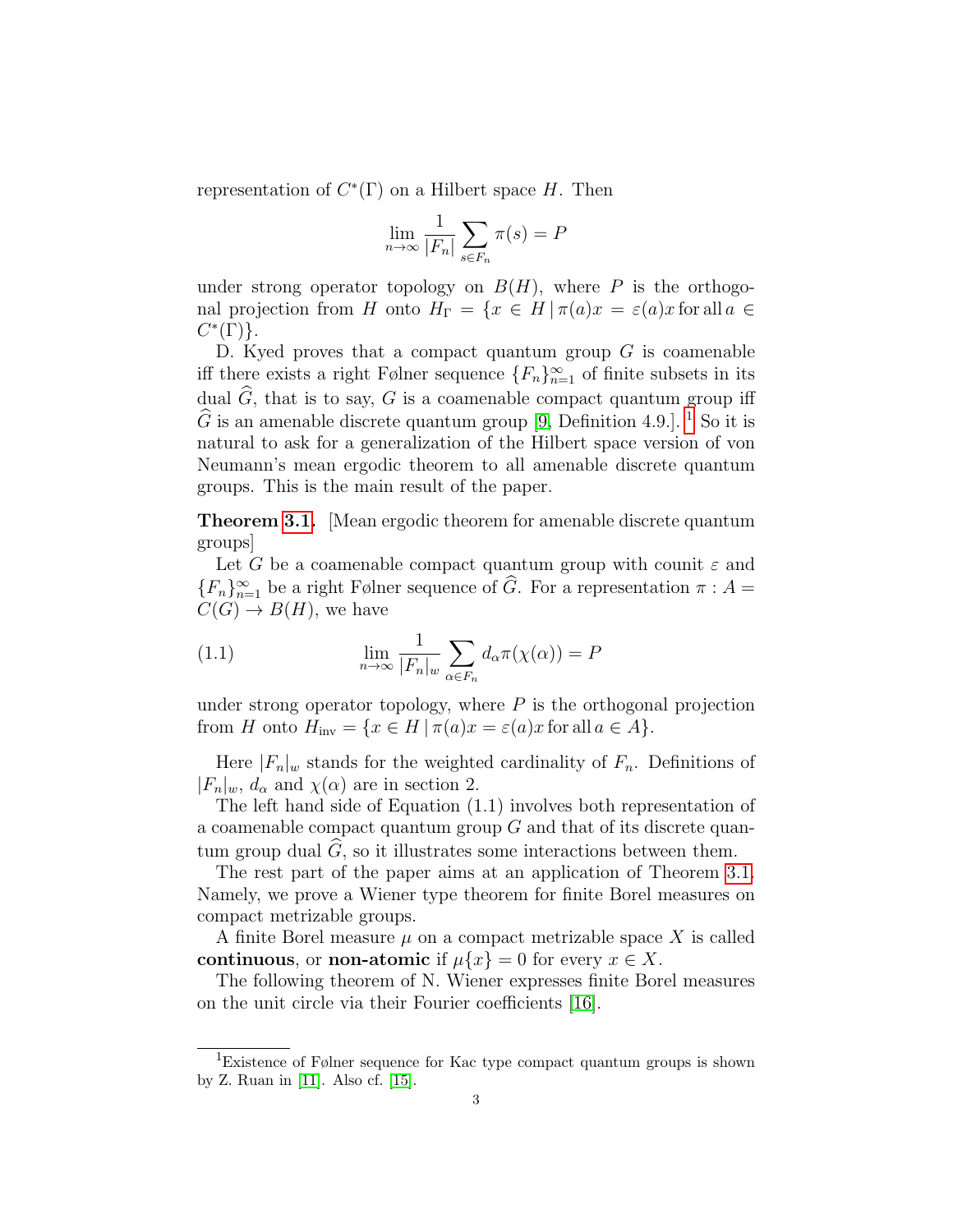Theorem 1.3. [Wiener's Theorem] [\[8,](#page-16-4) Chapter 1, 7.13]

For a finite Borel measure  $\mu$  on the unit circle  $\mathbb T$  and every  $z \in \mathbb T$ , one have

$$
\lim_{N \to \infty} \frac{1}{2N+1} \sum_{n=-N}^{N} \hat{\mu}(n) z^{-n} = \mu\{z\},\,
$$

and

$$
\lim_{N \to \infty} \frac{1}{2N+1} \sum_{n=-N}^{N} |\hat{\mu}(n)|^2 = \sum_{x \in \mathbb{T}} \mu\{x\}^2.
$$

Hence  $\mu$  is continuous iff

$$
\lim_{N \to \infty} \frac{1}{2N+1} \sum_{n=-N}^{N} |\hat{\mu}(n)|^2 = 0.
$$

Where  $\hat{\mu}(n) := \int_{\mathbb{T}} z^n d\mu(z)$  for every  $n \in \mathbb{Z}$  are Fourier coefficients of  $\mu$ .

There are various generalized Wiener's Theorems (we call such generalizations Wiener type theorems), say, a version for compact manifolds [\[14,](#page-17-3) Chapter XII, Theorem 5.1], a version for compact Lie groups by M. Anoussis and A. Bisbas [\[1,](#page-16-5) Theorem 7], and a version for com-pact homogeneous manifolds by M. Björklund and A. Fish [\[3,](#page-16-6) Lemma 2.1].

We apply the above mean ergodic theorem (Theorem [3.1\)](#page-8-1) to get a version of Wiener type theorem on compact metrizable groups. This version differs from previous ones mainly in two aspects: firstly we don't require smoothness on spaces, secondly we use a different Følner condition.

Theorem [4.1.](#page-13-1) [Wiener type theorem for compact metrizable groups] Let  $G$  be a compact metrizable group. Given a  $y$  in  $G$  and a right Følner sequence  ${F_n}_{n=1}^{\infty}$  of  $\widehat{G}$ , for a finite Borel measure  $\mu$  on  $G$ , one have

$$
\lim_{n \to \infty} \frac{1}{|F_n|_w} \sum_{\alpha \in F_n} d_{\alpha} \sum_{1 \le i,j \le d_{\alpha}} \mu(u_{ij}^{\alpha}) \overline{u_{ij}^{\alpha}(y)} = \mu\{y\},\
$$

and

$$
\lim_{n \to \infty} \frac{1}{|F_n|_w} \sum_{\alpha \in F_n} d_{\alpha} \sum_{1 \le i,j \le d_{\alpha}} |\mu(u_{ij}^{\alpha})|^2 = \sum_{x \in G} \mu\{x\}^2.
$$

Hence  $\mu$  is continuous iff

$$
\lim_{n \to \infty} \frac{1}{|F_n|_w} \sum_{\alpha \in F_n} d_{\alpha} \sum_{\substack{1 \le i,j \le d_{\alpha} \\ 4}} |\mu(u_{ij}^{\alpha})|^2 = 0.
$$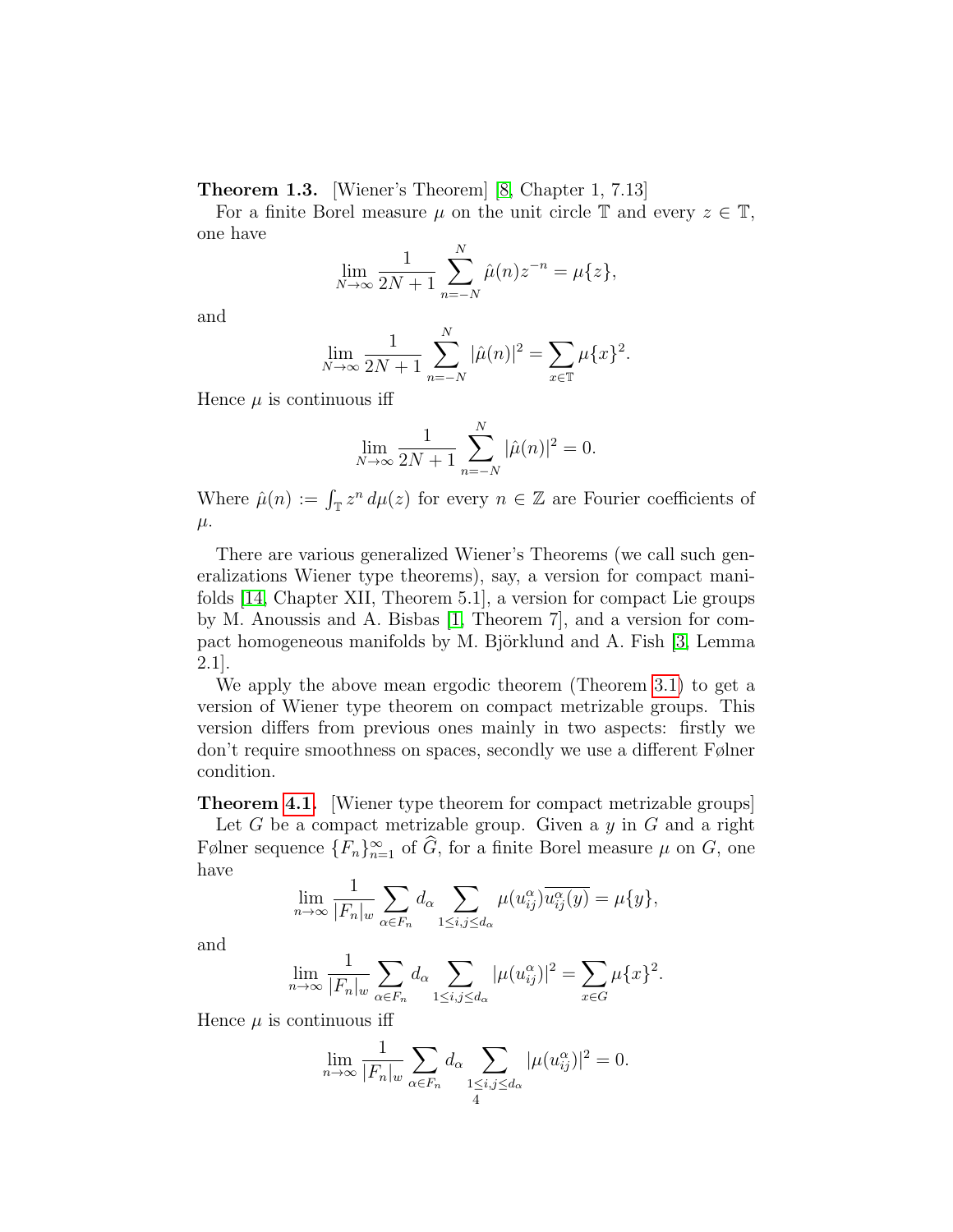Here  $u_{ij}^{\alpha}$ 's are the matrix coefficients of the irreducible unitary representation  $\alpha$  of G. Cf. section 2 for the precise definition.

The paper is organized as follows.

In the preliminary section, we collect some basic facts in compact quantum group theory. In section 3, we prove mean ergodic theorem, i.e., Theorem [3.1.](#page-8-1) As a consequence, we obtain Corollary [3.7,](#page-12-0) which is used in section 4 to prove Theorem [4.1.](#page-13-1)

#### Acknowledgements

The paper was finished when I was a postdoctoral from June 2013 to January 2016 supported by ERC Advanced Grant No. 267079. I express my gratitude to my mentor Joachim Cuntz. I thank Martijn Caspers for pointing out reference [\[9\]](#page-16-2) to me which motivates the article. I am grateful to Hanfeng Li and Shuzhou Wang for their comments. I thank Ami Viselter for reminding me of some preceding works. At last but not least I thank the anonymous referee and the editor for their comments and suggestions, which greatly improve the readability of the article.

### 2. Preliminary

### <span id="page-4-1"></span><span id="page-4-0"></span>2.1. Conventions.

Within this paper, we use  $B(H, K)$  to denote the space of bounded linear operators from a Hilbert space  $H$  to another Hilbert space  $K$ , and  $B(H)$  stands for  $B(H, H)$ .

A net  ${T_{\lambda}} \subset B(H)$  converges to  $T \in B(H)$  under strong operator topology (SOT) if  $T_{\lambda}x \to Tx$  for every  $x \in H$ , and  $\{T_{\lambda}\}\$ converges to  $T \in B(H)$  under weak operator topology (WOT) if  $\langle T_\lambda x, y \rangle \to \langle Tx, y \rangle$ for all  $x, y \in H$ .

The notation  $A \otimes B$  always means the minimal tensor product of two  $C^*$ -algebras A and B.

For a state  $\varphi$  on a unital C<sup>\*</sup>-algebra A, we use  $L^2(A, \varphi)$  to denote the Hilbert space of GNS representation of A with respect to  $\varphi$ . The image of an  $a \in A$  in  $L^2(A, \varphi)$  is denoted by  $\hat{a}$ .

In this paper all  $C^*$ -algebras are assumed to be unital and separable.

#### <span id="page-4-2"></span>2.2. Some facts about compact quantum groups.

Compact quantum groups are noncommutative analogues of compact groups. They are introduced by S. L. Woronowicz [\[17,](#page-17-4) [18\]](#page-17-5).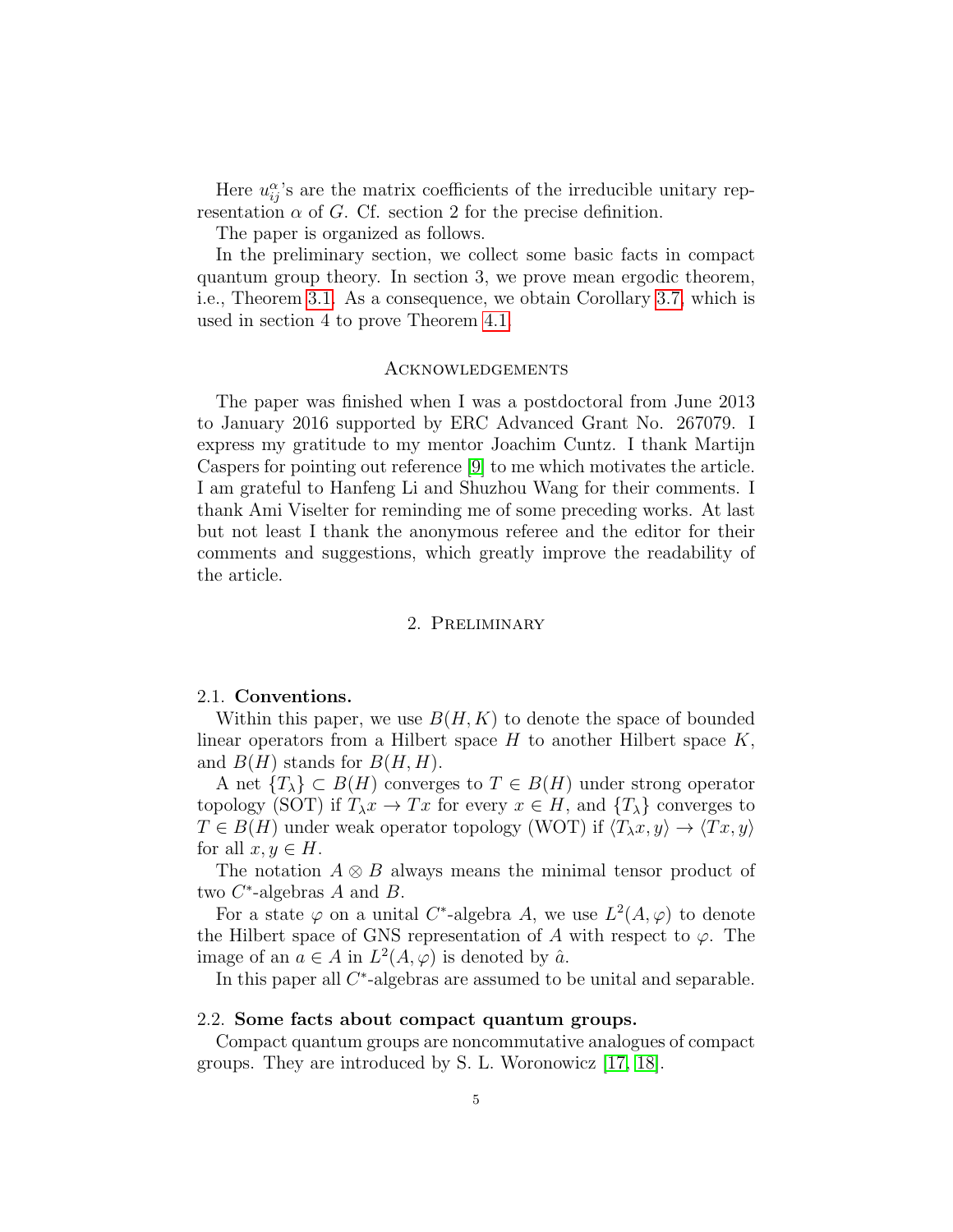Definition 2.1. A compact quantum group is a pair  $(A, \Delta)$  consisting of a unital  $C^*$ -algebra A and a unital  $*$ -homomorphism

$$
\Delta: A \to A \otimes A
$$

such that

 $(1)$   $(id \otimes \Delta)\Delta = (\Delta \otimes id)\Delta$ .

(2)  $\Delta(A)(1 \otimes A)$  and  $\Delta(A)(A \otimes 1)$  are dense in  $A \otimes A$ .

The  $\ast$ -homomorphism  $\Delta$  is called the **coproduct** of G.

One may think of A as  $C(G)$ , the C<sup>\*</sup>-algebra of continuous functions on a compact quantum space  $G$  with a quantum group structure. In the rest of the paper we write a compact quantum group  $(A, \Delta)$  as G.

There exists a unique state  $h$  on  $A$  such that

$$
(h \otimes id)\Delta(a) = (id \otimes h)\Delta(a) = h(a)1_A
$$

for all a in A. The state h is called the **Haar measure** of G. Throughout this paper, we use  $h$  to denote it.

For a compact quantum group  $G$ , there is a unique dense unital ∗-subalgebra A of A such that

- (1)  $\Delta$  maps from  $\mathcal A$  to  $\mathcal A \odot \mathcal A$  (algebraic tensor product).
- (2) There exists a unique multiplicative linear functional  $\varepsilon : \mathcal{A} \to \mathbb{C}$ and a linear map  $\kappa : \mathcal{A} \to \mathcal{A}$  such that  $(\varepsilon \otimes id)\Delta(a) = (id \otimes$  $\varepsilon)\Delta(a) = a$  and  $m(\kappa \otimes id)\Delta(a) = m(id \otimes \kappa)\Delta(a) = \varepsilon(a)1$  for all  $a \in \mathcal{A}$ , where  $m : \mathcal{A} \odot \mathcal{A} \rightarrow \mathcal{A}$  is the multiplication map. The functional  $\varepsilon$  is called **counit** and  $\kappa$  the **coinverse** of  $C(G)$ .

Note that  $\varepsilon$  is only densely defined and not necessarily bounded. If  $\varepsilon$  is bounded and h is faithful  $(h(a^*a) = 0$  implies  $a = 0)$ , then G is called coamenable [\[2\]](#page-16-7). Examples of coamenable compact quantum groups include  $C(G)$  for a compact group G and  $C^*(\Gamma)$  for a discrete amenable group Γ.

A nondegenerate (unitary) representation  $U$  of a compact quantum group G is an invertible (unitary) element in  $M(K(H) \otimes A)$  for some Hilbert space H satisfying that  $U_{12}U_{13} = (id \otimes \Delta)U$ . Here  $K(H)$ is the C<sup>\*</sup>-algebra of compact operators on H and  $M(K(H) \otimes A)$  is the multiplier C<sup>\*</sup>-algebra of  $K(H) \otimes A$ .

We write  $U_{12}$  and  $U_{13}$  respectively for the images of U by two maps from  $M(K(H) \otimes A)$  to  $M(K(H) \otimes A \otimes A)$  where the first one is obtained by extending the map  $x \mapsto x \otimes 1$  from  $K(H) \otimes A$  to  $K(H) \otimes A \otimes A$ , and the second one is obtained by composing this map with the flip on the last two factors. The Hilbert space  $H$  is called the **carrier Hilbert space** of  $U$ . From now on, we always assume representations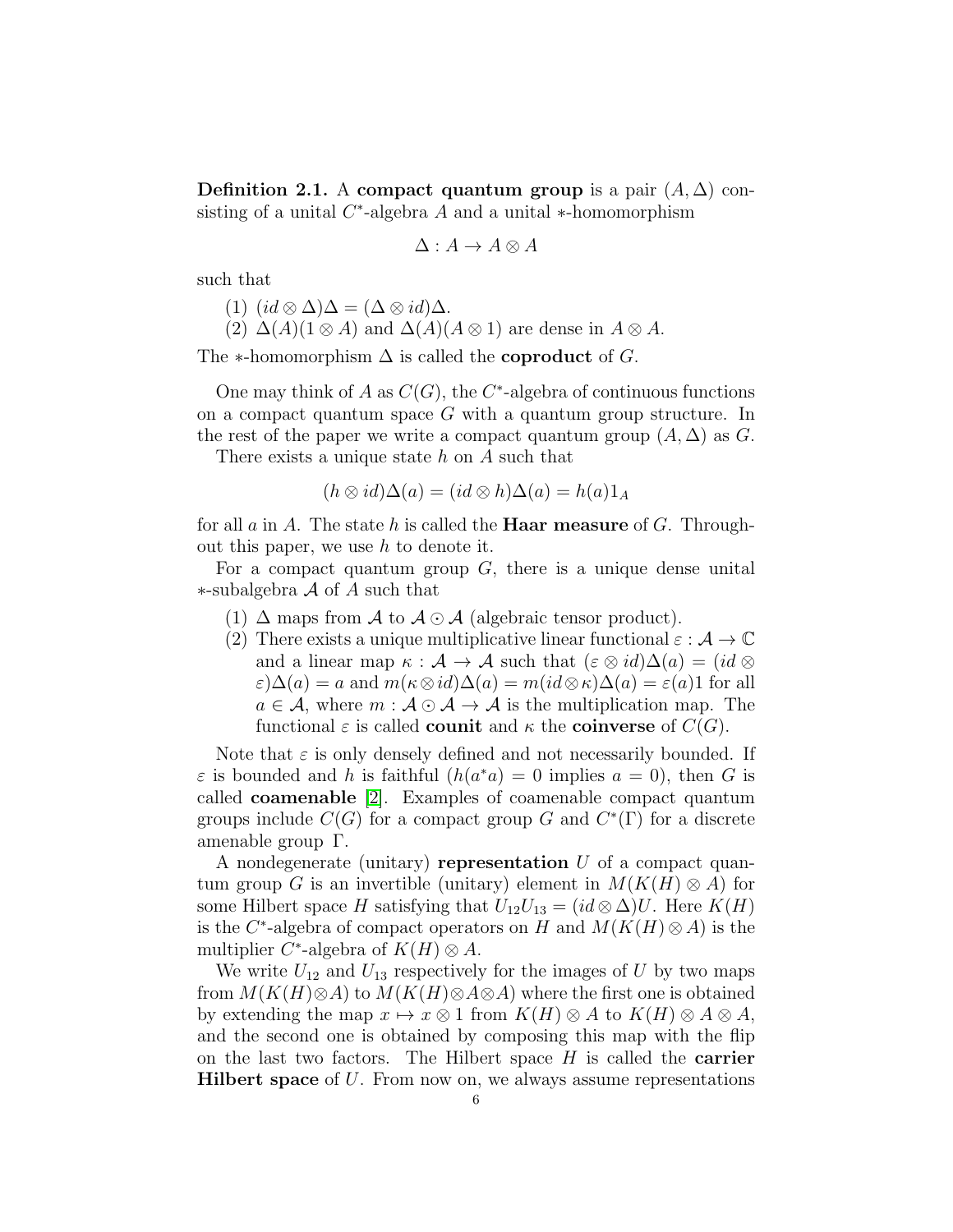are nondegenerate. If the carrier Hilbert space  $H$  is of finite dimension, then  $U$  is called a finite dimensional representation of  $G$ .

For two representations  $U_1$  and  $U_2$  with the carrier Hilbert spaces  $H_1$  and  $H_2$  respectively, the set of **intertwiners** between  $U_1$  and  $U_2$ ,  $\text{Mor}(U_1, U_2)$ , is defined by

$$
Mor(U_1, U_2) = \{ T \in B(H_1, H_2) | (T \otimes 1)U_1 = U_2(T \otimes 1) \}.
$$

Two representations  $U_1$  and  $U_2$  are equivalent if there exists a bijection T in Mor $(U_1, U_2)$ . A representation U is called **irreducible** if  $\text{Mor}(U, U) \cong \mathbb{C}.$ 

Moreover, we have the following well-established facts about representations of compact quantum groups:

- (1) Every finite dimensional representation is equivalent to a unitary representation.
- (2) Every irreducible representation is finite dimensional.

Let  $\widehat{G}$  be the set of equivalence classes of irreducible unitary representations of G. For every  $\gamma \in \widehat{G}$ , let  $U^{\gamma} \in \gamma$  be unitary and  $H_{\gamma}$  be its carrier Hilbert space with dimension  $d_{\gamma}$ . After fixing an orthonormal basis of  $H_{\gamma}$ , we can write  $U^{\gamma}$  as  $(u_{ij}^{\gamma})_{1 \leq i,j \leq d_{\gamma}}$  with  $u_{ij}^{\gamma} \in A$ , and

$$
\Delta(u_{ij}^\gamma)=\sum_{k=1}^{d_\gamma}u_{ik}^\gamma\otimes u_{kj}^\gamma
$$

for all  $1 \leq i, j \leq d_{\gamma}$ .

The matrix  $\overline{U^{\gamma}}$  is still an irreducible representation (not necessarily unitary) with the carrier Hilbert space  $\bar{H}_{\gamma}$ . It is called the **conjugate** representation of  $U^{\gamma}$  and the equivalence class of  $\overline{U^{\gamma}}$  is denoted by  $\overline{\gamma}$ .

Given two finite dimensional representations  $\alpha$ ,  $\beta$  of G, fix orthonormal basises for  $\alpha$  and  $\beta$  and write  $\alpha, \beta$  as  $U^{\alpha}, U^{\beta}$  in matrix forms respectively. Define the **direct sum**, denoted by  $\alpha + \beta$  as an equivalence class of unitary representations of dimension  $d_{\alpha} + d_{\beta}$  given by  $\begin{pmatrix} U^{\alpha} & 0 \\ 0 & U \end{pmatrix}$  $\begin{pmatrix} \n\alpha & 0 \\
0 & U^{\beta}\n\end{pmatrix}$ , and the **tensor product**, denoted by  $\alpha\beta$ , is an equivalence class of unitary representations of dimension  $d_{\alpha}d_{\beta}$  whose matrix form is given by  $U^{\alpha\beta} = U_{13}^{\alpha} U_{23}^{\beta}$ .

The **character**  $\chi(\alpha)$  of a finite dimensional representation  $\alpha$  is given by

$$
\chi(\alpha) = \sum_{i=1}^{d_{\alpha}} u_{ii}^{\alpha}.
$$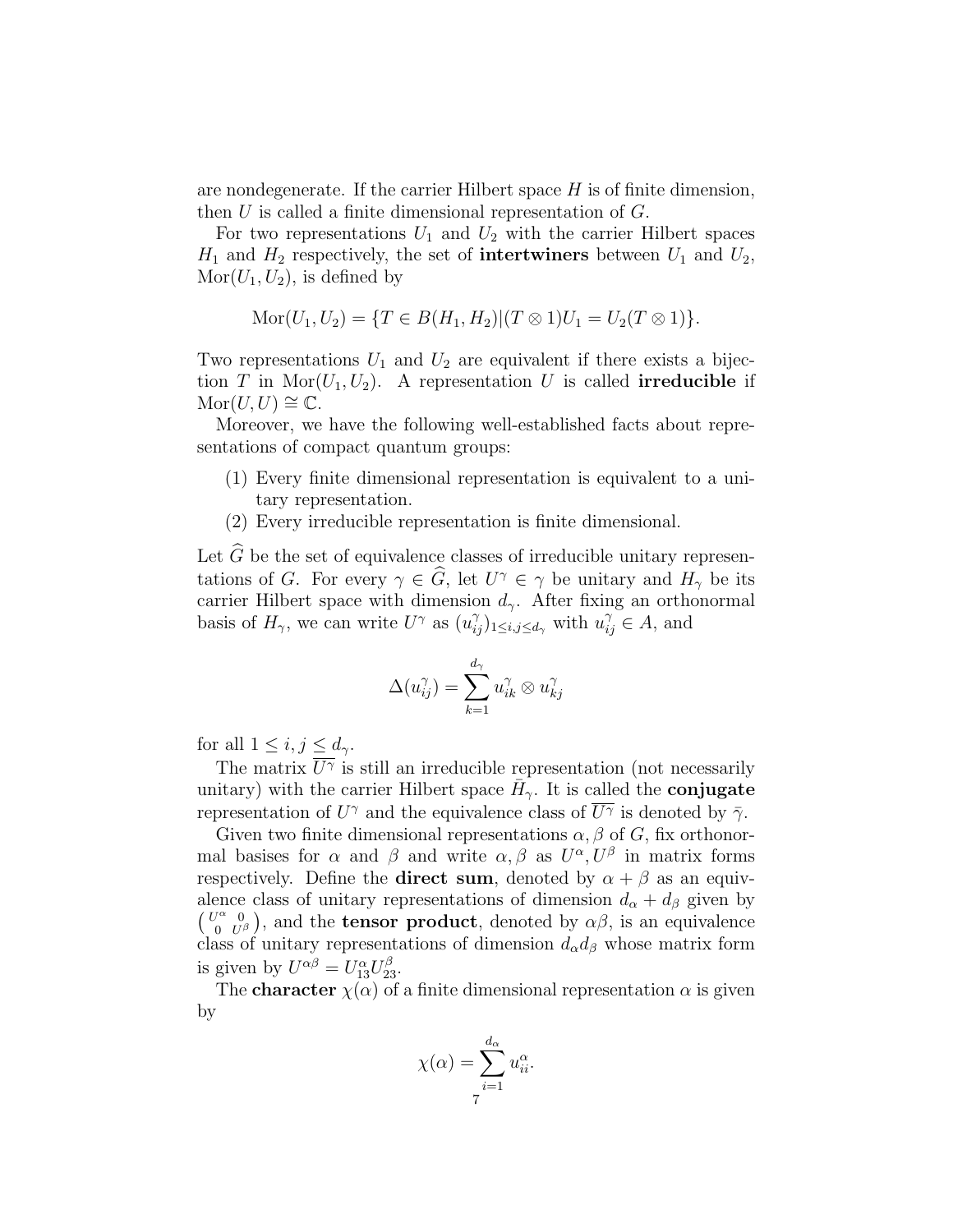Note that  $\chi(\alpha)$  is independent of choices of representatives of  $\alpha$ . Also  $\|\chi(\alpha)\| \le d_\alpha$  since  $\sum_{k=1}^{d_\alpha} u_{ik}^\alpha (u_{ik}^\alpha)^* = 1$  for every  $1 \le i \le d_\alpha$ . Moreover

$$
\chi(\alpha + \beta) = \chi(\alpha) + \chi(\beta), \ \chi(\alpha\beta) = \chi(\alpha)\chi(\beta)
$$
 and  $\chi(\alpha)^* = \chi(\bar{\alpha})$ 

for finite dimensional representations  $\alpha, \beta$ .

Every representation of a compact quantum group is a direct sum of irreducible representations. For two finite dimensional representations α and β, denote the number of copies of  $\gamma \in \widehat{G}$  in the decomposition of  $\alpha\beta$  into sum of irreducible representations by  $N^{\gamma}_{\alpha,\beta}$ . Hence

$$
\alpha\beta=\sum_{\gamma\in\widehat{G}}N_{\alpha,\beta}^{\gamma}\gamma.
$$

We have the Frobenius reciprocity law [\[17,](#page-17-4) Proposition 3.4.] [\[9,](#page-16-2) Example 2.3].

$$
N_{\alpha,\beta}^{\gamma} = N_{\gamma,\bar{\beta}}^{\alpha} = N_{\bar{\alpha},\gamma}^{\beta},
$$

for all  $\alpha, \beta, \gamma \in \widehat{G}$ .

Within the paper, we assume that  $A = C(G)$  is a separable  $C^*$ algebra, which amounts to say,  $\widehat{G}$  is countable.

**Definition 2.2.** [\[9,](#page-16-2) Definition 3.2] Given two finite subsets  $S, F$  of  $\widehat{G}$ , the **boundary** of F relative to S, denoted by  $\partial_S(F)$ , is defined by

$$
\partial_S(F) = \{ \alpha \in F \mid \exists \gamma \in S, \beta \notin F, \text{ such that } N_{\alpha,\gamma}^{\beta} > 0 \}
$$
  

$$
\cup \{ \alpha \notin F \mid \exists \gamma \in S, \beta \in F, \text{ such that } N_{\alpha,\gamma}^{\beta} > 0 \}.
$$

The weighted cardinality  $|F|_w$  of a finite subset F of  $\widehat{G}$  is given by

$$
|F|_w = \sum_{\alpha \in F} d_{\alpha}^2.
$$

D. Kyed proves a compact quantum group  $G$  is coamenable iff there exists a Følner sequence in  $G$ .

<span id="page-7-0"></span>Theorem 2.3. [Følner condition for amenable discrete quantum groups] [\[9,](#page-16-2) Corollary 4.10]

A compact quantum group  $G$  is coamenable iff there exists a sequence  ${F_n}_{n=1}^{\infty}$  (a right Følner sequence) of finite subsets of  $\widehat{G}$  such that

$$
\lim_{n \to \infty} \frac{|\partial_S(F_n)|_w}{|F_n|_w} = 0
$$

for every finite nonempty subset S of  $\widehat{G}$ .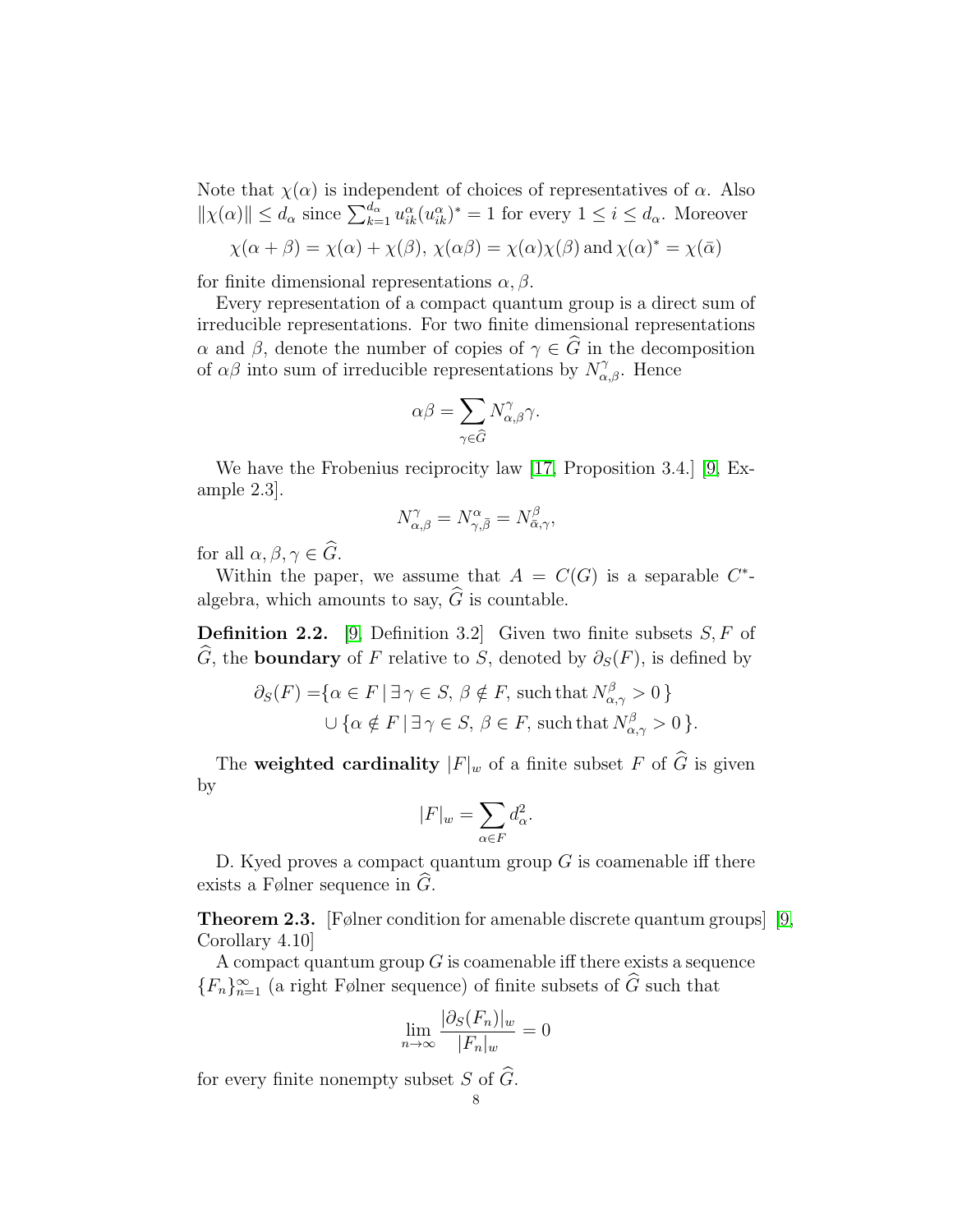# <span id="page-8-0"></span>3. Mean ergodic theorem for amenable discrete quantum GROUPS

In this section we prove the generalized mean ergodic theorem.

<span id="page-8-1"></span>**Theorem 3.1.** Let G be a coamenable compact quantum group with counit  $\varepsilon$  and  $\{F_n\}_{n=1}^{\infty}$  be a right Følner sequence of  $\widehat{G}$ . For a representation  $\pi : A = C(G) \rightarrow B(H)$ , we have

<span id="page-8-3"></span>(3.1) 
$$
\lim_{n \to \infty} \frac{1}{|F_n|_w} \sum_{\alpha \in F_n} d_{\alpha} \pi(\chi(\alpha)) = P
$$

under strong operator topology, where  $P$  is the orthogonal projection from H onto  $H_{\text{inv}} = \{x \in H | \pi(a)x = \varepsilon(a)x \text{ for all } a \in A\}.$ 

We divide the proof into two major steps.

Step 1. We show that  $H_{\text{inv}} = K$  for  $K = \{x \in H | \pi(\chi(\alpha))x =$  $d_{\alpha}x$  for all  $\alpha \in \widehat{G}$ .

Step 2. The sequence  $\left\{\frac{1}{|F|}\right\}$  $\frac{1}{|F_n|_w} \sum_{\alpha \in F_n} d_{\alpha} \pi(\chi(\alpha))\}_{n=1}^{\infty}$  converges to the projection from  $H$  onto  $K$ .

Proof. [Proof of Step 1 for Theorem [3.1\]](#page-8-1)

<span id="page-8-2"></span>**Lemma 3.2.** If a state  $\varphi$  on  $A = C(G)$  for a compact quantum group G satisfies that  $\varphi(\chi(\alpha)) = d_{\alpha}$  for all  $\alpha \in \widehat{G}$ , then  $\varphi = \varepsilon$ .

*Proof.* It suffices to show that  $\varphi(u_{ij}^{\alpha}) = \delta_{ij}$  for every  $\alpha \in \widehat{G}$  and an arbitrary unitary  $U = (u_{ij}^{\alpha})_{1 \leq i,j \leq d_{\alpha}} \in \alpha$ .

Let  $\varphi(U)$  be the matrix  $(\varphi(u_{ij}^{\alpha}))$  in  $M_{d_{\alpha}}(\mathbb{C})$ . Note that  $\varphi$  is a state, hence completely positive. By a generalized Schwarz inequality of M. Choi [\[5,](#page-16-8) Corollary 2.8], we have

$$
\varphi(U)\varphi(U^*) \le \varphi(UU^*) = 1.
$$

Let Tr be the normalized trace of  $M_{d_{\alpha}}(\mathbb{C})$ . Since  $\varphi(\chi(\alpha)) = d_{\alpha}$ , we get  $\text{Tr}(\varphi(U)) = 1$ . It follows that

$$
0 \le \mathrm{Tr}((\varphi(U) - 1)(\varphi(U) - 1)^*) = \mathrm{Tr}(\varphi(U)\varphi(U)^* - \varphi(U)^* - \varphi(U) + 1)
$$
  
=  $\mathrm{Tr}(\varphi(U)\varphi(U)^*) - 1 = \mathrm{Tr}(\varphi(U)\varphi(U^*)) - 1 \le \mathrm{Tr}(\varphi(UU^*)) - 1 = 0.$ 

Hence  $\text{Tr}((\varphi(U) - 1)(\varphi(U) - 1)^*) = 0$  which implies that  $\varphi(U) = 1$ . This ends the proof.

**Lemma 3.3.** Let  $\pi : A = C(G) \rightarrow B(H)$  be a representation. Then  $H_{\text{inv}} = K = \{x \in H \mid \pi(\chi(\alpha))x = d_{\alpha}x \text{ for all } \alpha \in \widehat{G}\}.$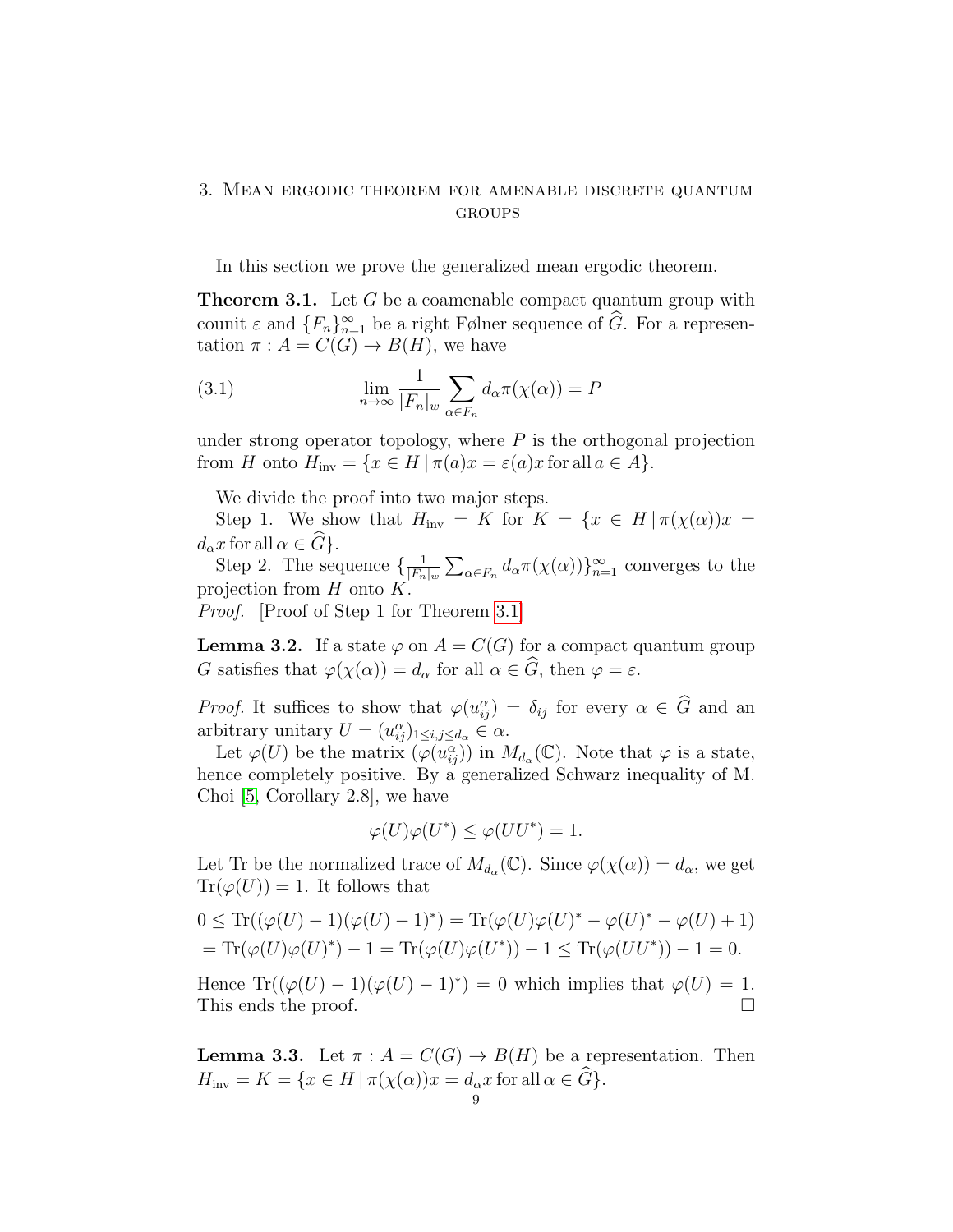*Proof.* Note that  $\varepsilon(\chi(\alpha)) = d_{\alpha}$  for all  $\alpha \in \widehat{G}$  [\[18,](#page-17-5) Formula (5.11)]. Hence  $H_{\text{inv}} \subseteq K$ .

To show  $K \subseteq H_{\text{inv}}$ , we can assume  $K \neq 0$  without loss of generality. Let  $x \in K$  be an arbitrarily chosen unit vector. By Lemma [3.2,](#page-8-2) the state  $\varphi_x$  defined by  $\varphi_x(a) = \langle \pi(a)x, x \rangle$  for all  $a \in A$  is  $\varepsilon$  since  $\varphi_x(\chi(\alpha)) = d_\alpha$  for all  $\alpha \in G$ .

For every  $a \in A$ , we have

$$
\begin{aligned} \|\pi(a)x - \varepsilon(a)x\|^2 &= \langle \pi(a)x - \varepsilon(a)x, \pi(a)x - \varepsilon(a)x \rangle \\ &= \langle \pi(a)x, \pi(a)x \rangle - \langle \varepsilon(a)x, \pi(a)x \rangle - \langle \pi(a)x, \varepsilon(a)x \rangle + \langle \varepsilon(a)x, \varepsilon(a)x \rangle \\ &= \langle \pi(a^*a)x, x \rangle - \langle \varepsilon(a)\pi(a^*)x, x \rangle - \overline{\varepsilon(a)} \langle \pi(a)x, x \rangle + |\varepsilon(a)|^2 \\ &= \varepsilon(a^*a) - \varepsilon(a)\varepsilon(a^*) - |\varepsilon(a)|^2 + |\varepsilon(a)|^2 = 0. \end{aligned}
$$

This proves that  $K \subseteq H_{\text{inv}}$ .

This finishes proof of Step 1. Proof. [Proof of Step 2 for Theorem [3.1\]](#page-8-1)

<span id="page-9-0"></span>**Lemma 3.4.** The orthogonal complement  $H_{\text{inv}}^{\perp}$  of  $H_{\text{inv}}$  is

$$
V := \overline{\text{Span}\{\pi(\chi(\alpha))x - d_{\alpha}x \,|\, \text{for all }\alpha\in\widehat{G},\,x\in H\}}.
$$

We need the following well-known fact in functional analysis.

<span id="page-9-1"></span>**Proposition 3.5.** Suppose  $\{T_i\}_j$  is a family of bounded operators on a Hilbert space H. Then the orthogonal complement of  $\bigcap_{j\in J}$  ker  $T_j$  is  $\overline{\text{ran}\{T_j^*\,|\,j\in J\}}$ , the closed linear span of the ranges  $\text{ran}T_j^*$  of  $T_j^*$  for all  $j$  in  $\ddot{J}$ .

### Proof of Lemma [3.4.](#page-9-0)

Consider the family of operators  $\{\pi(\chi(\alpha)) - d_{\alpha}\}_{{\alpha} \in \widehat{G}}$  in  $B(H)$ . Note that  $(\pi(\chi(\alpha)) - d_{\alpha})^* = \pi(\chi(\bar{\alpha})) - d_{\bar{\alpha}}$ , so  $\{\pi(\chi(\alpha) - d_{\alpha}\}_{\alpha \in \widehat{G}}$  is self-adjoint. Applying Proposition [3.5](#page-9-1) to  $\{\pi(\chi(\alpha) - d_{\alpha}\}_{{\alpha} \in \widehat{G}}\}$  gives the proof.  $\square$ 

Now we are ready to prove Theorem [3.1.](#page-8-1)

For every  $x \in H_{\text{inv}}$  and all n, we have

$$
\frac{1}{|F_n|_w} \sum_{\alpha \in F_n} d_{\alpha} \pi(\chi(\alpha)) x = \frac{1}{|F_n|_w} \sum_{\alpha \in F_n} d_{\alpha}^2 x = x.
$$

Next we show that

$$
\frac{1}{|F_n|_w} \sum_{\alpha \in F_n} d_{\alpha} \pi(\chi(\alpha)) z \to 0
$$

for all  $z \in V$  as  $n \to \infty$ . By Lemma [3.4,](#page-9-0) we only need to prove it for z of the form  $\pi(\chi(\gamma))y - d_{\gamma}y$  for every  $y \in H$  and  $\gamma \in \widehat{G}$ .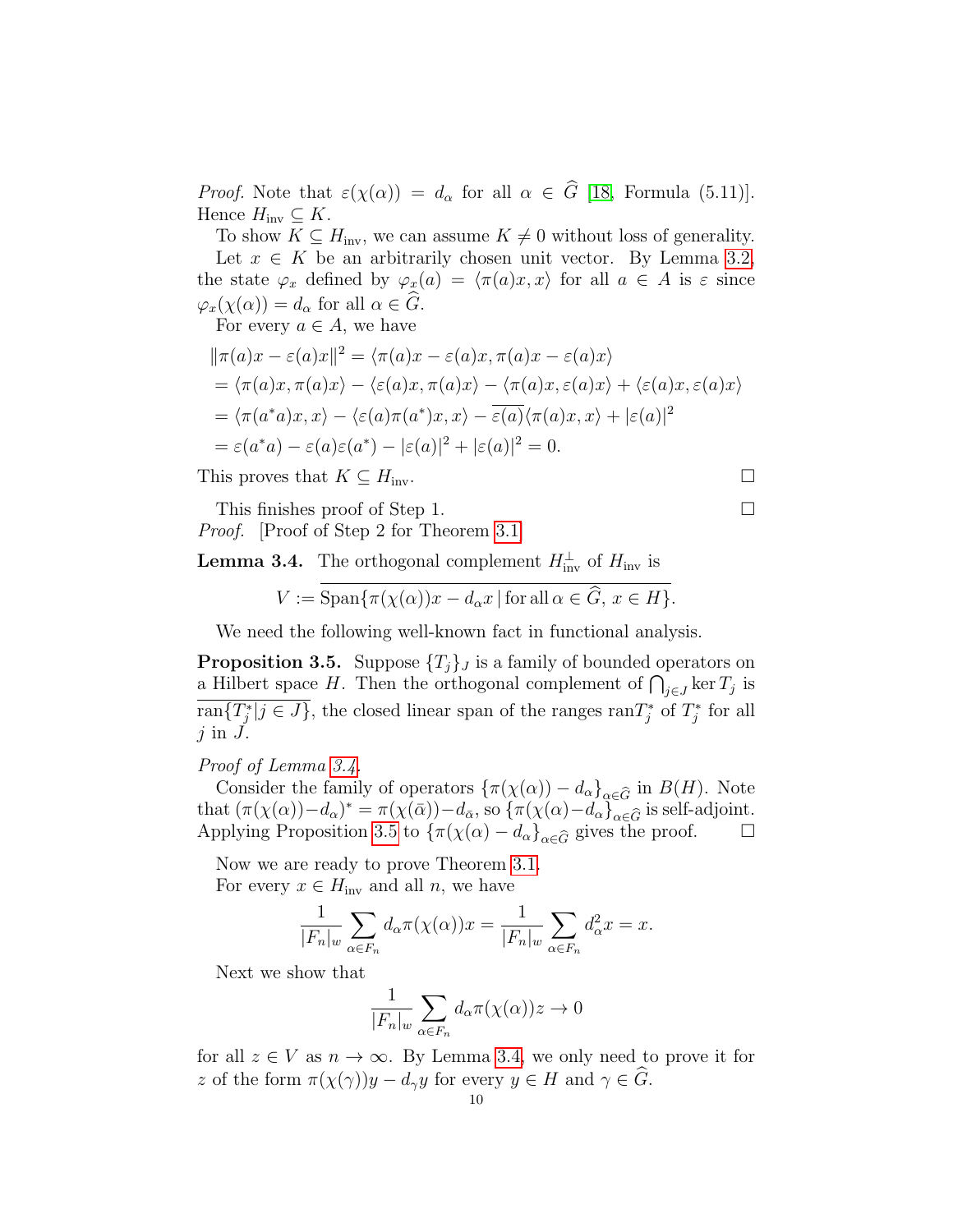For every  $y\in H$  and  $\gamma\in \widehat{G},$  we have

$$
\lim_{n\to\infty} \frac{1}{|F_n|_w} \sum_{\alpha\in F_n} d_{\alpha}\pi(\chi(\alpha))(\pi(\chi(\gamma))y - d_{\gamma}y)
$$
\n
$$
= \lim_{n\to\infty} \frac{1}{|F_n|_w} (\sum_{\alpha\in F_n\backslash\partial, F_n} + \sum_{\alpha\in F_n\cap\partial, F_n} d_{\alpha}\pi(\chi(\alpha)\chi(\gamma))y - d_{\alpha}d_{\gamma}\pi(\chi(\alpha))y
$$
\n(Theorem 2.3 and  $\chi(\alpha)\chi(\gamma) = \chi(\alpha\gamma)$ )  
\n
$$
= \lim_{n\to\infty} \frac{1}{|F_n|_w} \sum_{\alpha\in F_n\backslash\partial, F_n} d_{\alpha}\pi(\chi(\alpha\gamma))y - d_{\alpha}d_{\gamma}\pi(\chi(\alpha))y
$$
\n
$$
(\alpha\gamma = \sum_{\beta\in F_n} N_{\alpha,\gamma}^{\beta} \beta \text{ when } \alpha\in F_n \setminus \partial_{\gamma}F_n)
$$
\n
$$
= \lim_{n\to\infty} \frac{1}{|F_n|_w} (\sum_{\alpha\in F_n\backslash\partial, F_n} \sum_{\beta\in F_n} d_{\alpha}N_{\alpha,\gamma}^{\beta}\pi(\chi(\beta))y - \sum_{\alpha\in F_n\backslash\partial, F_n} d_{\alpha}d_{\gamma}\pi(\chi(\alpha))y)
$$
\n
$$
(N_{\alpha,\gamma}^{\beta} = N_{\beta,\tilde{\gamma}}^{\alpha} \text{ and } d_{\gamma} = d_{\gamma})
$$
\n
$$
= \lim_{n\to\infty} \frac{1}{|F_n|_w} (\sum_{\alpha\in F_n\backslash\partial, F_n} \sum_{\beta\in F_n} d_{\alpha}N_{\beta,\tilde{\gamma}}^{\alpha}\pi(\chi(\beta))y - \sum_{\alpha\in F_n\backslash\partial, F_n} d_{\alpha}d_{\gamma}\pi(\chi(\alpha))y)
$$
\n
$$
= \lim_{n\to\infty} \frac{1}{|F_n|_w} (\sum_{\alpha\in F_n\backslash\partial, F_n} \sum_{\beta\in F_n} d_{\alpha}N_{\beta,\tilde{\gamma}}^{\alpha}\pi(\chi(\beta))y - \sum_{\alpha\in F_n\backslash\partial, F_n} \sum_{\beta\in F_n} \sum_{\beta\notin F_n}
$$

Note that the last equality above holds since by Theorem [2.3,](#page-7-0) we have the following.

 $= 0.$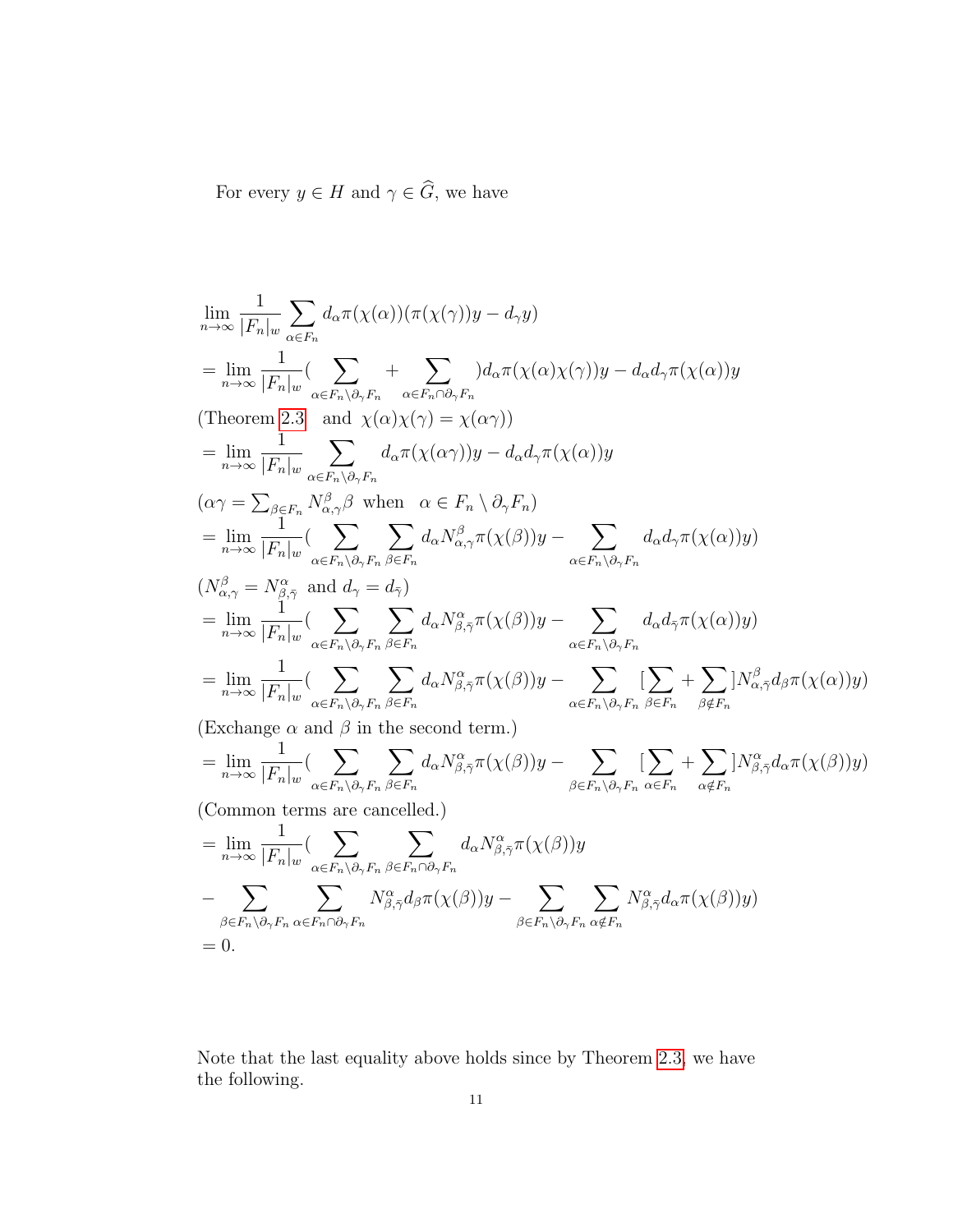$$
\frac{1}{|F_n|_w} \|\sum_{\alpha \in F_n \setminus \partial_\gamma F_n} \sum_{\beta \in F_n \cap \partial_\gamma F_n} d_\alpha N_{\beta, \bar{\gamma}}^\alpha \pi(\chi(\beta)) y \|
$$
  
\n
$$
\leq \frac{1}{|F_n|_w} \sum_{\beta \in F_n \cap \partial_\gamma F_n} \sum_{\alpha \in F_n} d_\alpha N_{\beta, \bar{\gamma}}^\alpha d_\beta \|y\|
$$
  
\n
$$
\leq \frac{1}{|F_n|_w} \sum_{\beta \in F_n \cap \partial_\gamma F_n} d_\beta^2 d_{\bar{\gamma}} \|y\| \to 0;
$$

(2)

(1)

$$
\frac{1}{|F_n|_w} \|\sum_{\beta \in F_n \backslash \partial_\gamma F_n} \sum_{\alpha \in F_n \cap \partial_\gamma F_n} N_{\beta, \bar{\gamma}}^{\alpha} d_\alpha \pi(\chi(\beta)) y \|
$$
\n
$$
\leq \frac{1}{|F_n|_w} \sum_{\beta \in F_n \backslash \partial_\gamma F_n} \sum_{\alpha \in F_n \cap \partial_\gamma F_n} N_{\beta, \bar{\gamma}}^{\alpha} d_\alpha d_\beta \|y \|
$$
\n
$$
= \frac{1}{|F_n|_w} \sum_{\beta \in F_n \backslash \partial_\gamma F_n} \sum_{\alpha \in F_n \cap \partial_\gamma F_n} N_{\alpha, \gamma}^{\beta} d_\alpha d_\beta \|y \|
$$
\n
$$
\leq \frac{1}{|F_n|_w} \sum_{\alpha \in F_n \cap \partial_\gamma F_n} d_\alpha^2 d_\gamma \|y\| \to 0;
$$

(3)

$$
\frac{1}{|F_n|_w} \|\sum_{\beta \in F_n \setminus \partial_\gamma F_n} \sum_{\alpha \notin F_n} N^{\alpha}_{\beta, \bar{\gamma}} d_\alpha \pi(\chi(\beta)) y \|
$$
\n
$$
\leq \frac{1}{|F_n|_w} \sum_{\beta \in F_n \setminus \partial_\gamma F_n} \sum_{\alpha \notin F_n} N^{\alpha}_{\beta, \bar{\gamma}} d_\alpha d_\beta \|y \|
$$
\n
$$
= \frac{1}{|F_n|_w} \sum_{\beta \in F_n \setminus \partial_\gamma F_n} \sum_{\alpha \notin F_n, N^{\alpha}_{\beta, \bar{\gamma}} > 0} N^{\alpha}_{\beta, \bar{\gamma}} d_\alpha d_\beta \|y \|
$$
\n
$$
\leq \frac{1}{|F_n|_w} \sum_{\beta \in \partial_{\bar{\gamma}} F_n} \sum_{\alpha \in \widehat{G}} N^{\alpha}_{\beta, \bar{\gamma}} d_\alpha d_\beta \|y \|
$$
\n
$$
= \frac{1}{|F_n|_w} \sum_{\beta \in \partial_{\bar{\gamma}} F_n} d^2_\beta d_{\bar{\gamma}} \|y\| \to 0
$$

as  $n \to \infty$ .

This completes proof of Step 2.  $\hfill \square$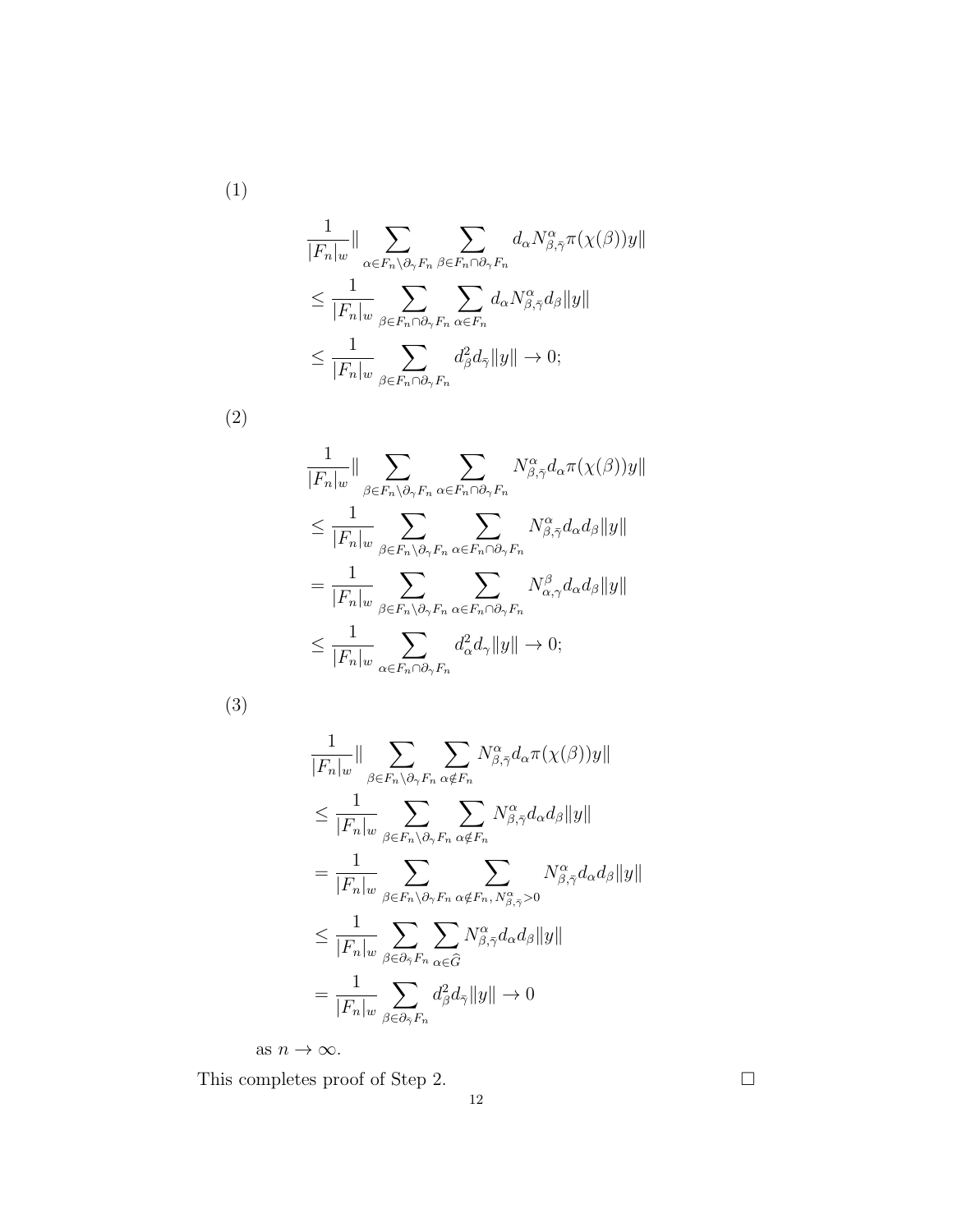For a representation  $\pi : B \to B(H)$  of a unital C<sup>\*</sup>-algebra B, define the **commutant**  $\pi(B)'$  of  $\pi(B)$  by

$$
\pi(B)' = \{ T \in B(H) | T\pi(b) = \pi(b)T \text{ for all } b \in B \}.
$$

<span id="page-12-1"></span>**Corollary 3.6.** In the setting of Theorem [3.1,](#page-8-1) the projection  $P$  is in  $\pi(A)' \cap \overline{\pi(A)}^{SOT}.$ 

*Proof.* The left hand side of Equation [3.1](#page-8-3) is in  $\overline{\pi(A)}^{SOT}$ , so is P. Moreover for all  $x, y \in H$  and  $a \in A$ , we have

$$
\langle \pi(a)Px, y \rangle = \varepsilon(a) \langle Px, y \rangle
$$

and

$$
\langle P\pi(a)x, y \rangle = \langle \pi(a)x, Py \rangle = \langle x, \pi(a^*)Py \rangle
$$
  
=  $\langle x, \pi(a^*)Py \rangle = \langle x, \varepsilon(a^*)Py \rangle = \varepsilon(a)\langle Px, y \rangle.$ 

This proves  $P \in \pi(A)'$ 

.

As a consequence, we have the following.

<span id="page-12-0"></span>**Corollary 3.7.** Assume that  $\varphi$  is a pure state on  $A = C(G)$  for a coamenable compact quantum group G and  ${F_n}_{n=1}^{\infty}$  is a right Følner sequence of  $\widehat{G}$ . Then

$$
\lim_{n \to \infty} \frac{1}{|F_n|_w} \sum_{\alpha \in F_n} d_{\alpha} \varphi(\chi(\alpha)) = \begin{cases} 1 & \text{if } \varphi = \varepsilon, \\ 0 & \text{if } \varphi \neq \varepsilon. \end{cases}
$$

*Proof.* When  $\varphi = \varepsilon$ , we have  $\varepsilon(\chi(\alpha)) = d_{\alpha}$  for all  $\alpha \in \widehat{G}$  [\[18,](#page-17-5) Formula (5.11)]. Hence

$$
\lim_{n \to \infty} \frac{1}{|F_n|_w} \sum_{\alpha \in F_n} d_{\alpha} \varepsilon(\chi(\alpha)) = 1.
$$

Suppose  $\varphi \neq \varepsilon$ .

Consider the GNS representation  $\pi_{\varphi}: A \to B(L^2(A, \varphi))$ . We have

$$
\lim_{n \to \infty} \frac{1}{|F_n|_w} \sum_{\alpha \in F_n} d_{\alpha} \varphi(\chi(\alpha))
$$
  
= 
$$
\lim_{n \to \infty} \frac{1}{|F_n|_w} \sum_{\alpha \in F_n} d_{\alpha} \langle \pi_{\varphi}(\chi(\alpha))(\hat{1}), \hat{1} \rangle
$$
  
= 
$$
\langle P(\hat{1}), \hat{1} \rangle.
$$

Hence  $\lim_{n\to\infty} \frac{1}{|F_n|}$  $\frac{1}{|F_n|_w} \sum_{\alpha \in F_n} d_{\alpha} \varphi(\chi(\alpha)) \neq 0$  iff  $P(\hat{1}) \neq 0$ .

To prove  $\lim_{n\to\infty} \frac{1}{|F_n|}$  $\frac{1}{|F_n|_w} \sum_{\alpha \in F_n} d_{\alpha} \varphi(\chi(\alpha)) = 0$  for  $\varphi \neq \varepsilon$ , it suffices to prove that  $P(\hat{1}) = 0$ .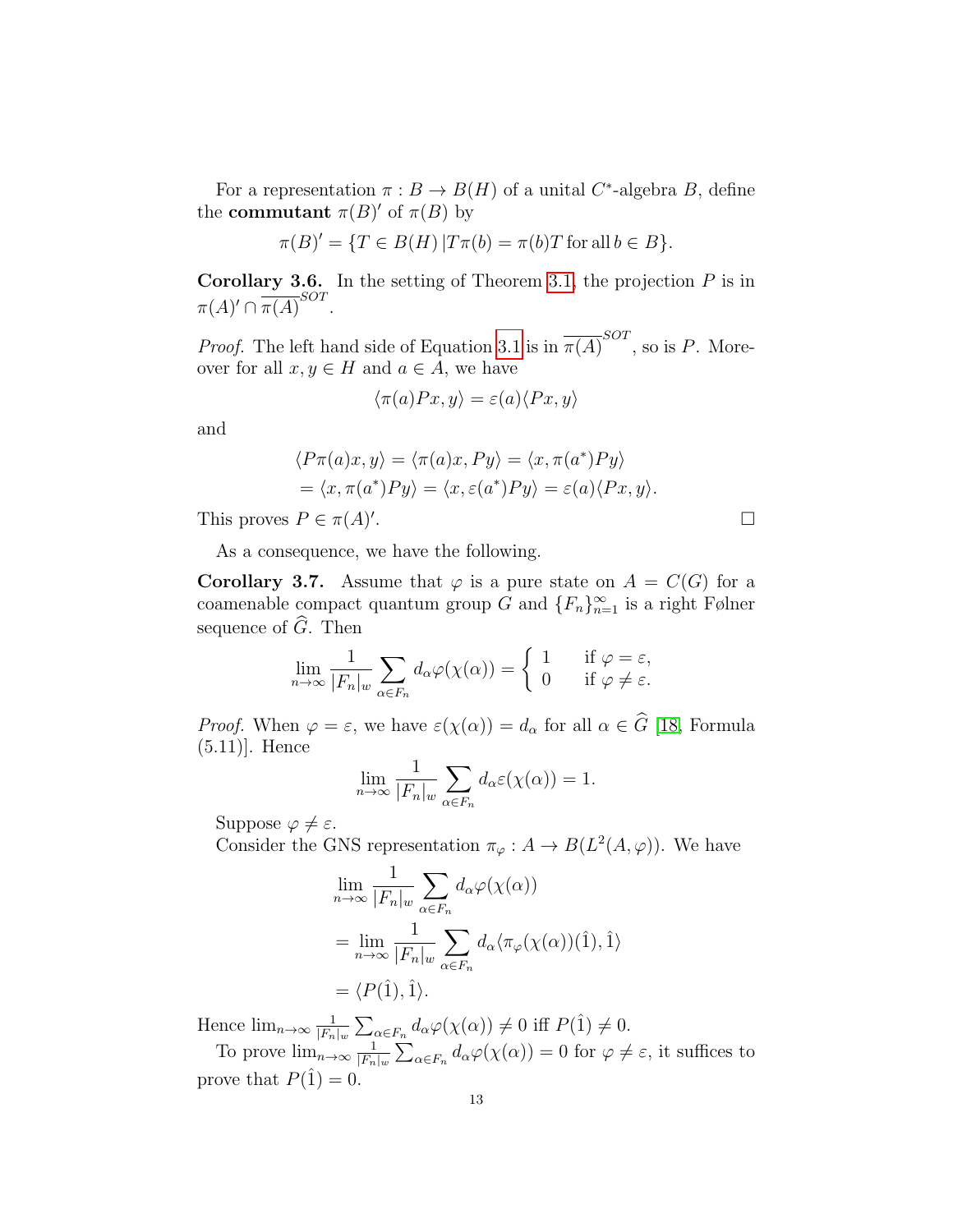Suppose  $P(\hat{1}) \neq 0$ . Then  $H_{\text{inv}} \neq 0$ . By Corollary [3.6,](#page-12-1) the space  $H_{\text{inv}}$ is an invariant subspace of  $L^2(A, \varphi)$ . Note that  $\pi_{\varphi}$  is irreducible since  $\varphi$  is a pure state. Hence  $H_{\text{inv}} = L^2(A, \varphi)$ . In particular  $\hat{1} \in H_{\text{inv}}$ . Thus for all  $a \in A$ , we have  $\pi_{\varphi}(a)(\hat{1}) = \varepsilon(a)\hat{1}$ . It follows that

$$
\varphi(a) = \langle \pi_{\varphi}(a)(\hat{1}), \hat{1} \rangle = \langle \varepsilon(a)\hat{1}, \hat{1} \rangle = \varepsilon(a)
$$

for all  $a \in A$ , which contradicts that  $\varphi \neq \varepsilon$ .

$$
f_{\rm{max}}
$$

#### <span id="page-13-0"></span>4. A Wiener type theorem for compact metrizable groups

In this section, we prove the following Wiener type theorem.

<span id="page-13-1"></span>**Theorem 4.1.** Let G be a compact metrizable group. Given a  $y$  in G and a right Følner sequence  $\{F_n\}_{n=1}^{\infty}$  of  $\widehat{G}$ , for a finite Borel measure  $\mu$ on  $G$ , we have

$$
\lim_{n \to \infty} \frac{1}{|F_n|_w} \sum_{\alpha \in F_n} d_{\alpha} \sum_{1 \le i,j \le d_{\alpha}} \mu(u_{ij}^{\alpha}) \overline{u_{ij}^{\alpha}(y)} = \mu\{y\},\
$$

and

$$
\lim_{n \to \infty} \frac{1}{|F_n|_w} \sum_{\alpha \in F_n} d_{\alpha} \sum_{1 \le i,j \le d_{\alpha}} |\mu(u_{ij}^{\alpha})|^2 = \sum_{x \in G} \mu\{x\}^2.
$$

Hence  $\mu$  is continuous iff

$$
\lim_{n \to \infty} \frac{1}{|F_n|_w} \sum_{\alpha \in F_n} d_{\alpha} \sum_{1 \le i,j \le d_{\alpha}} |\mu(u_{ij}^{\alpha})|^2 = 0.
$$

Here  $(u_{ij}^{\alpha})_{1 \leq i,j \leq d_{\alpha}} \in M_{d_{\alpha}}(C(G))$  stands for a unitary matrix presenting  $\alpha \in \widehat{G}$ .

From now on G stands for a compact metrizable group. When thinking G as a compact quantum group, the coproduct

$$
\Delta: C(G) \to C(G) \otimes C(G)
$$

is given by  $\Delta(f)(x, y) = f(xy)$ , the coinverse  $\kappa : C(G) \to C(G)$  is given by  $\kappa(f)(x) = f(x^{-1})$  and the counit  $\varepsilon : C(G) \to \mathbb{C}$  is given by  $\varepsilon(f) = f(e_G)$  for all  $f \in C(G)$  and  $x, y \in G$ . Here  $e_G$  is the neutral element of G.

**Definition 4.2.** Given a finite Borel measure  $\mu$  on G, the **conjugate**  $\bar{\mu}$  of  $\mu$  is defined by

$$
\bar{\mu}(f) = \int_G f(x^{-1}) d\mu(x) = \mu(\kappa(f))
$$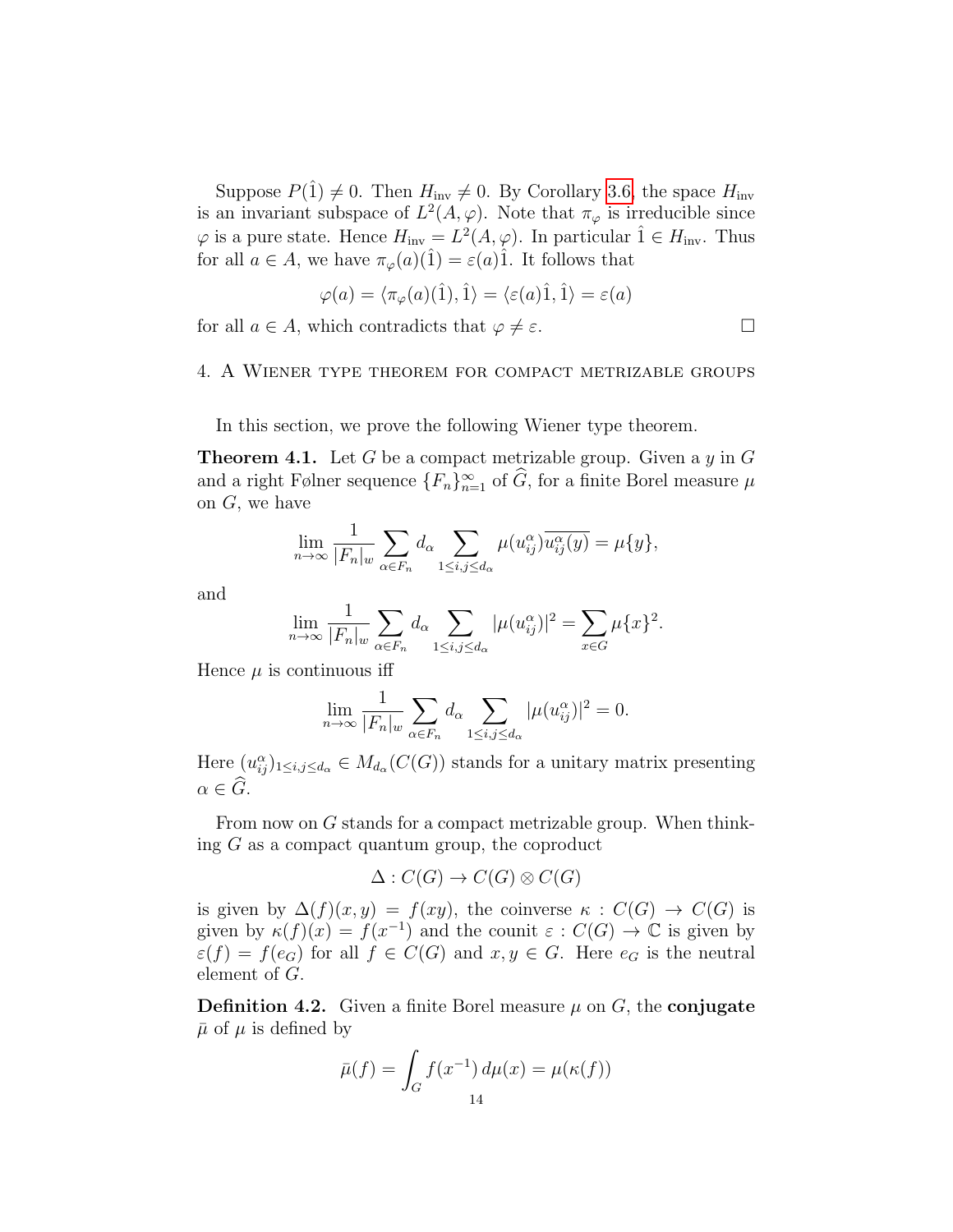for all  $f \in C(G)$ , and  $\overline{\mu}$  is also a finite Borel measure on G. In another word,  $\bar{\mu}(E) = \mu(E^{-1})$  for every Borel subset E of G.

For an  $x \in G$ , use  $\delta_x$  to denote the Dirac measure at x.

The **convolution**  $\mu * \nu$  of two finite Borel measures  $\mu$  and  $\nu$  on G is defined by

$$
\mu * \nu(f) = (\mu \otimes \nu)\Delta(f) = \int_G \int_G f(xy) d\mu(x) d\nu(y)
$$

for all  $f \in C(G)$ . For every Borel subset E of G, we have

$$
\mu * \nu(E) = \int_G \nu(x^{-1}E) \, d\mu(x) = \int_G \mu(Ey^{-1}) \, d\nu(y).
$$

If either  $\mu$  or  $\nu$  is continuous, then so is  $\mu * \nu$ .

We can write a finite Borel measure  $\mu$  on G as  $\mu = \sum_i \lambda_i \delta_{x_i} + \mu_C$  for every atom  $x_i$  with  $\mu\{x_i\} = \lambda_i$  and a finite continuous Borel measure  $\mu_C$ .

<span id="page-14-0"></span>**Lemma 4.3.** Let  $\mu$  be a finite Borel measure on G and  $\{F_n\}_{n=1}^{\infty}$  be a right Følner sequence of  $\widehat{G}$ . Then

$$
\lim_{n \to \infty} \frac{1}{|F_n|_w} \sum_{\alpha \in F_n} d_{\alpha} \mu(\chi(\alpha)) = \mu\{e_G\}.
$$

*Proof.* By Corollary [3.7,](#page-12-0) the sequence  $\left\{\frac{1}{|F|}\right\}$  $\frac{1}{|F_n|_w} \sum_{\alpha \in F_n} d_{\alpha} \chi(\alpha)(x) \} \subseteq C(G)$ pointwisely converges to  $1_{e_G}$  (the characteristic function of  $\{e_G\}$ ). Note that  $\frac{1}{F}$  $\frac{1}{|F_n|_w} \sum_{\alpha \in F_n} d_\alpha \chi(\alpha)(x) \leq 1$  for all  $x \in G$ , hence by Legesgue's Dominated Convergence Theorem [\[12,](#page-17-6) 1.34], we have

$$
\lim_{n \to \infty} \frac{1}{|F_n|_w} \sum_{\alpha \in F_n} d_{\alpha} \mu(\chi(\alpha)) = \lim_{n \to \infty} \int_G \frac{1}{|F_n|_w} \sum_{\alpha \in F_n} d_{\alpha} \chi(\alpha)(x) d\mu(x)
$$

$$
= \int_G \lim_{n \to \infty} \frac{1}{|F_n|_w} \sum_{\alpha \in F_n} d_{\alpha} \chi(\alpha)(x) d\mu(x) = \int_G 1_{e_G} d\mu = \mu\{e_G\}.
$$

Proof. [Proof of Theorem [4.1\]](#page-13-1)

Given a finite Borel measure  $\mu$  on G and a  $y \in G$ , consider the measure  $\mu * \delta_{y^{-1}}$ . By Lemma [4.3,](#page-14-0) we have

$$
\lim_{n \to \infty} \frac{1}{|F_n|_w} \sum_{\alpha \in F_n} d_{\alpha} \mu * \delta_{y^{-1}}(\chi(\alpha)) = \mu * \delta_{y^{-1}}\{e_G\}.
$$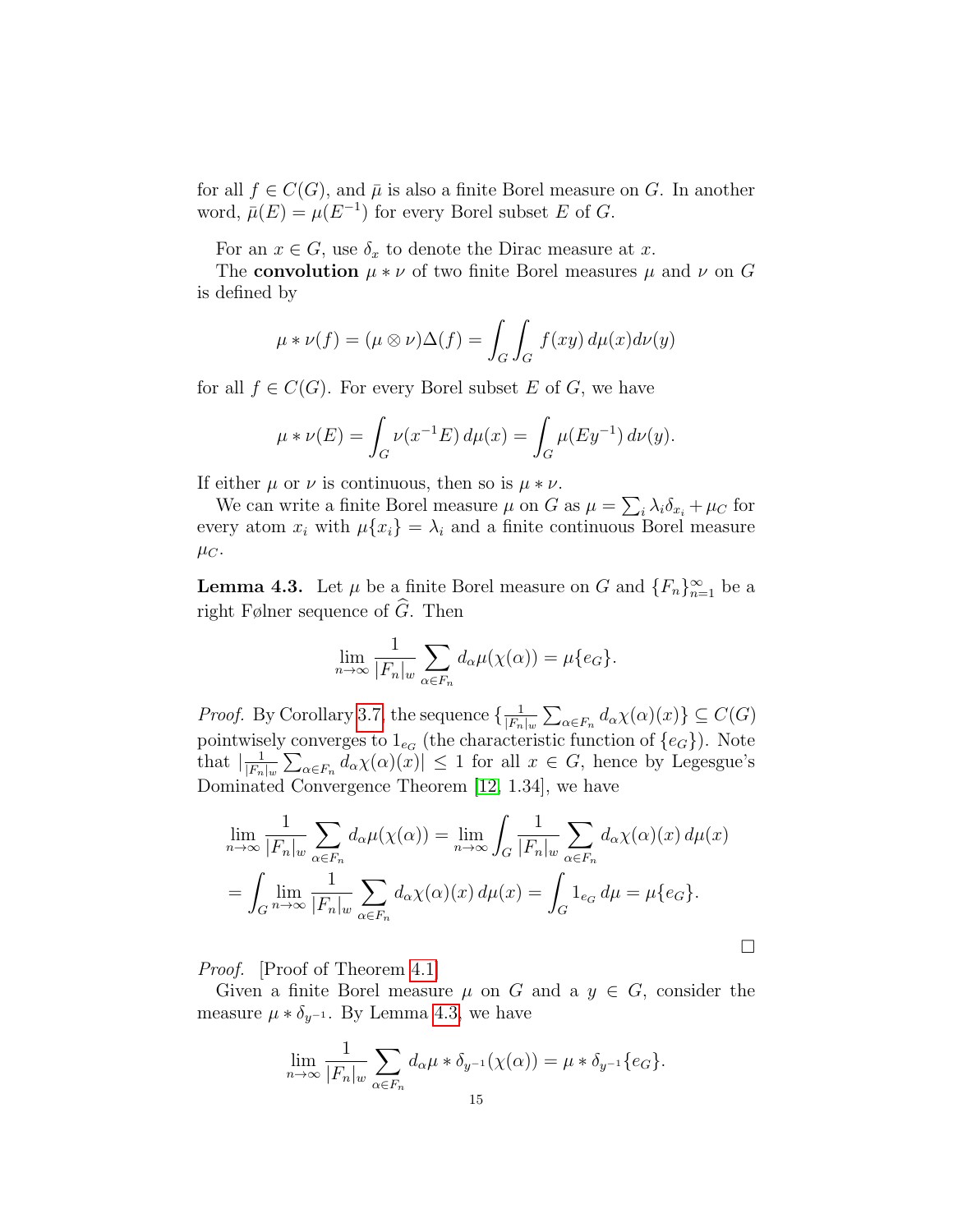Note that

$$
\mu * \delta_{y^{-1}}(\chi(\alpha)) = \int_G \int_G \chi(\alpha)(xz) d\mu(x) d\delta_{y^{-1}}(z)
$$
  
= 
$$
\int_G \chi(\alpha)(xy^{-1}) d\mu(x) = \int_G \sum_{1 \le i \le d_\alpha} u_{ii}^\alpha(xy^{-1}) d\mu(x)
$$
  
= 
$$
\int_G \sum_{1 \le i \le d_\alpha} \sum_{1 \le j \le d_\alpha} u_{ij}^\alpha(x) u_{ji}^\alpha(y^{-1}) d\mu(x)
$$
  
= 
$$
\int_G \sum_{1 \le i \le d_\alpha} \sum_{1 \le j \le d_\alpha} u_{ij}^\alpha(x) \overline{u_{ij}^\alpha(y)} d\mu(x).
$$

Moreover

$$
\mu * \delta_{y^{-1}} \{e_G\} = \int_G \int_G 1_{e_G}(xz) \, d\mu(x) d\delta_{y^{-1}}(z) = \int_G 1_{e_G}(xy^{-1}) \, d\mu(x) = \mu\{y\}.
$$

This completes the proof of part 1.

Applying Lemma [4.3](#page-14-0) to  $\mu * \bar{\mu}$ , we have

$$
\lim_{n \to \infty} \frac{1}{|F_n|_{w}} \sum_{\alpha \in F_n} d_{\alpha} \mu * \bar{\mu}(\chi(\alpha)) = \mu * \bar{\mu} \{e_G\}.
$$

Since  $\mu = \sum_{x_i \text{ atoms}} \lambda_i \delta_{x_i} + \mu_C$  with  $\lambda_i = \mu\{x_i\}$  and  $\mu_C$  a finite continuous Borel measure, we have

$$
\bar{\mu} = \sum_{x_i \text{ atoms}} \lambda_i \overline{\delta_{x_i}} + \overline{\mu_C} = \sum_{x_i \text{ atoms}} \lambda_i \delta_{x_i^{-1}} + \overline{\mu_C}.
$$

Hence

$$
\mu * \bar{\mu} = \sum_{i} \sum_{j} \lambda_i \lambda_j \delta_{x_i} * \delta_{x_j^{-1}} + \sum_{i} \lambda_i \delta_{x_i} * \overline{\mu_C} + \sum_{j} \lambda_j \mu_C * \delta_{x_j^{-1}} + \mu_C * \overline{\mu_C}.
$$

Note that  $\sum_i \lambda_i \delta_{x_i} * \overline{\mu_C} + \sum_j \lambda_j \mu_C * \delta_{x_j^{-1}} + \mu_C * \overline{\mu_C}$  is a finite continuous measure and  $\sum_{i,j}\lambda_i\lambda_j\delta_{x_i}*\delta_{x_j^{-1}}=\sum_{i,j}\lambda_i\lambda_j\delta_{x_ix_j^{-1}}$ . It follows that

$$
\mu * \bar{\mu} \{e_G\} = \sum_{x_i \text{ atoms}} \lambda_i^2 = \sum_{\substack{x_i \text{ atoms} \\ 16}} \mu \{x_i\}^2 = \sum_{x \in G} \mu \{x\}^2.
$$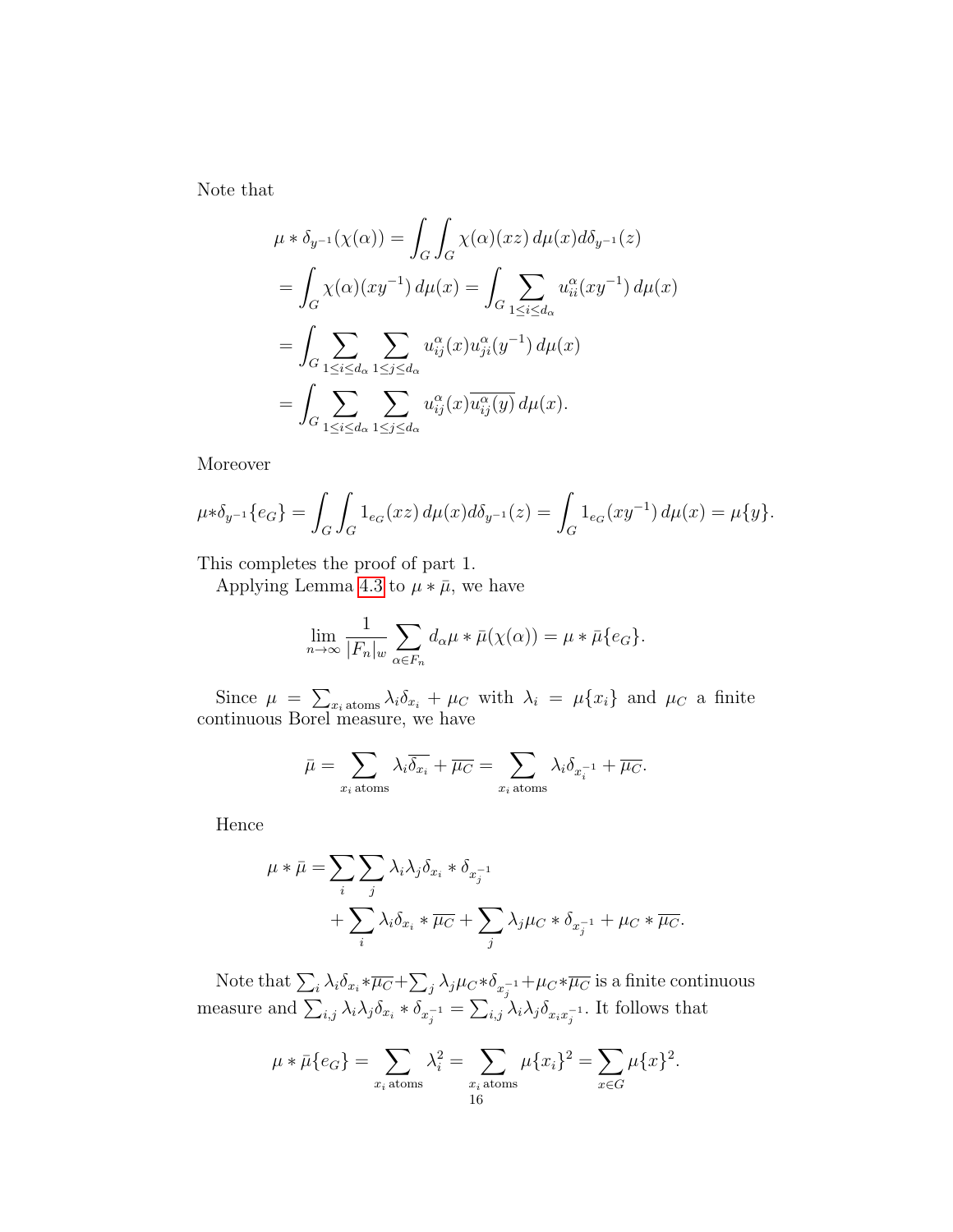On the other hand,

$$
\mu * \bar{\mu}(\chi(\alpha)) = \int_G \int_G \chi(\alpha)(xy) d\mu(x) d\bar{\mu}(y)
$$
  
= 
$$
\int_G \int_G \chi(\alpha)(xy^{-1}) d\mu(x) d\mu(y) = \int_G \int_G \sum_{1 \le i \le d_\alpha} u_{ii}^\alpha(xy^{-1}) d\mu(x) d\mu(y)
$$
  
= 
$$
\int_G \int_G \sum_{1 \le i \le d_\alpha} \sum_{1 \le j \le d_\alpha} u_{ij}^\alpha(x) u_{ji}^\alpha(y^{-1}) d\mu(x) d\mu(y)
$$
  
= 
$$
\sum_{1 \le i \le d_\alpha} \sum_{1 \le j \le d_\alpha} \int_G u_{ij}^\alpha(x) d\mu(x) \int_G \overline{u_{ij}^\alpha(y)} d\mu(y)
$$
  
= 
$$
\sum_{1 \le i, j \le d_\alpha} |\mu(u_{ij}^\alpha)|^2.
$$

This ends the proof of part 2, and part 3 follows immediately.  $\Box$ 

#### **REFERENCES**

- <span id="page-16-5"></span>[1] M. Anoussis and A. Bisbas. Continuous measures on compact Lie groups. Ann. Inst. Fourier (Grenoble) 50 (2000), no. 4, 1277-1296.
- <span id="page-16-7"></span>[2] E. B´edos, G. J. Murphy and L. Tuset. Co-amenability of compact quantum groups. J. Geom. Phys. 40 (2001), no. 2, 130–153.
- <span id="page-16-6"></span>[3] M. Björklund and A. Fish. Continuous measures on homogenous spaces. Ann. Inst. Fourier (Grenoble) 59 (2009), no. 6, 2169-2174.
- [4] N. Brown and N. Ozawa.  $C^*$ -algebras and Finite-dimensional Approximations. Graduate Studies in Mathematics, 88. American Mathematical Society, Providence, RI, 2008.
- <span id="page-16-8"></span>[5] M. Choi. A Schwarz inequality for positive linear maps on  $C^*$ -algebras. Illinois J. Math. 18 (1974), 565-574.
- <span id="page-16-1"></span>[6] R. Duvenhage. A mean ergodic theorem for actions of amenable quantum groups. Bull. Aust. Math. Soc. 78 (2008), no. 1, 87-95.
- <span id="page-16-0"></span>[7] E. Glasner. Ergodic Theory via Joinings. Mathematical Surveys and Monographs, 101. American Mathematical Society, Providence, RI, 2003.
- <span id="page-16-4"></span>[8] Y. Katznelson. An Introduction to Harmonic Analysis. Third edition. Cambridge Mathematical Library. Cambridge University Press, Cambridge, 2004.
- <span id="page-16-2"></span>[9] D. Kyed.  $L^2$ -Betti numbers of coamenable quantum groups. Münster J. Math. 1 (2008), 143-179.
- [10] M. Maes and A. Van Daele. Notes on compact quantum groups. Nieuw Arch. Wisk. (4) **16** (1998), no. 1-2, 73-112.
- <span id="page-16-3"></span>[11] Z. Ruan. Amenability of Hopf von Neumann algebras and Kac algebras. J. Funct. Anal. 139 (1996), no. 2, 466-499.